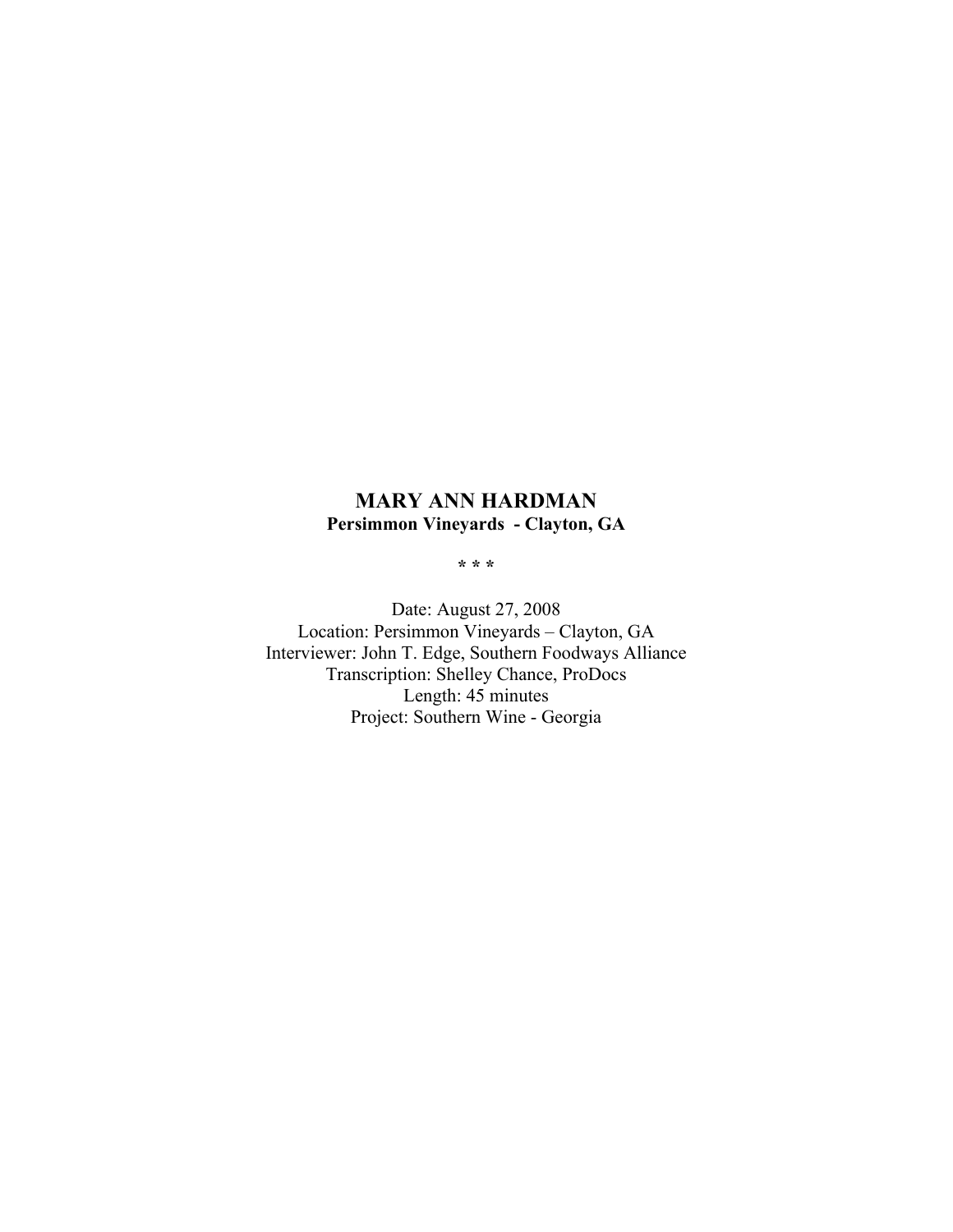## **[Begin Mary Ann Hardman Interview]**

**JE:** So please tell me your name? Today is August 27, 2008 I believe and I'm sitting here with Mary Anne Hardman and Miss Hardman if you'd please tell me your full name and your date of birth?

# 00:00:57

**MH:** I'm Mary Ann Hardman, AKA Mary Ann Hard Woman; I was born January 20, 1968. I'm 40--whew-hoo.

00:01:11 **JE:** And help me--we're at--we're at Persimmon Creek Vineyards, but help me locate this place. Where--where are we in terms of topography and geography?

#### 00:01:22

**MH:** We're in the Northeast Georgia Mountains; we're 45 minutes from Highlands if you go the shortcut and we're at 2,100-feet elevation, so we're in sandy, loamy, alluvial dirt and we're in Rabun County, Georgia; Clayton, Georgia in a little bitty town known as Persimmon. Well it's not really a town; it's just a little suburb like you've got Atlanta, you've got Decatur, Alpharetta, but Persimmon is a part of Clayton, Georgia--not Clayton County but Clayton, Georgia.

00:01:52

**JE:** And driving through it looks like Persimmon was once a--a self-contained place, that there's a schoolhouse and--?

00:00:40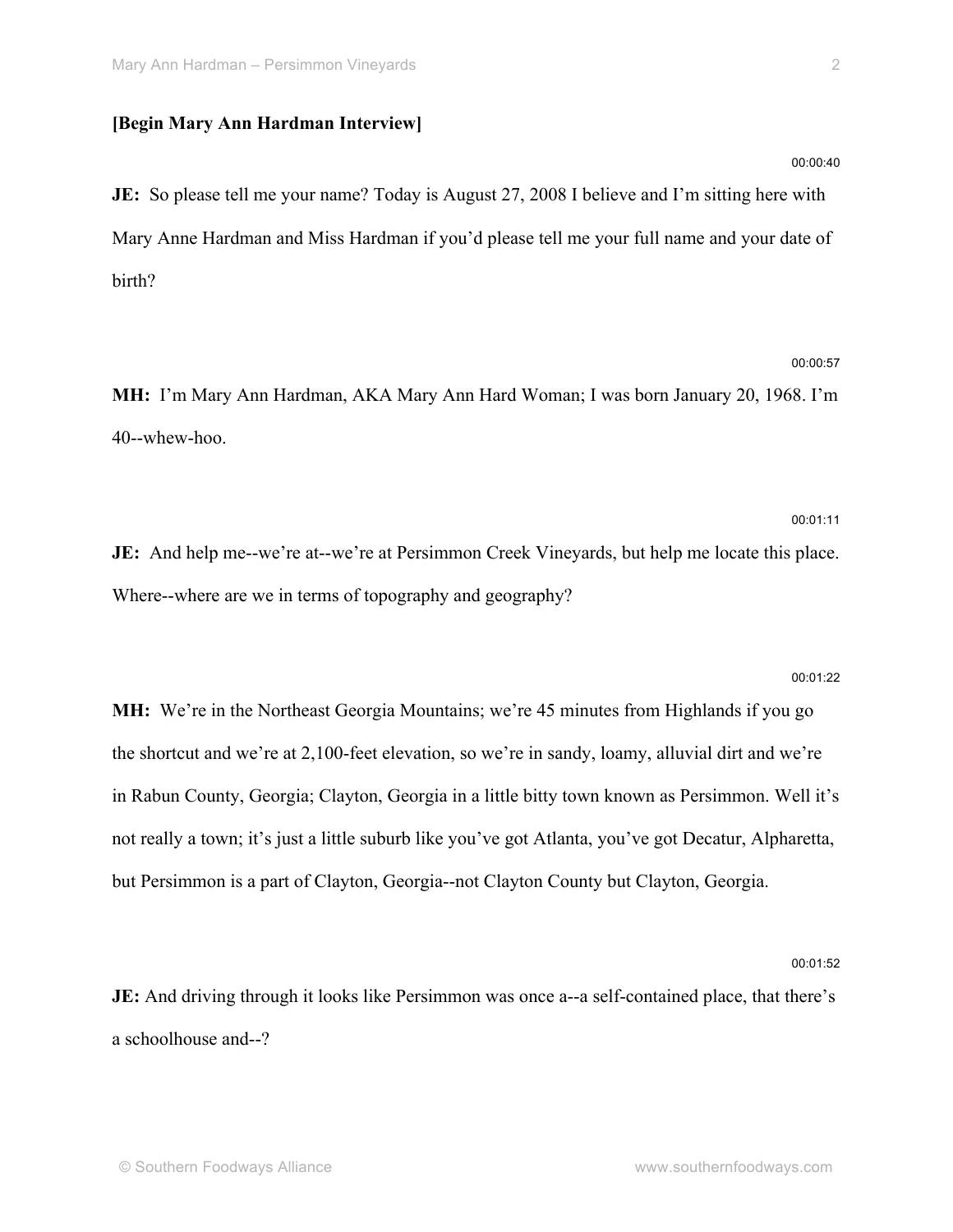00:02:02

**MH:** Right it was and it still is; I mean it's known as the little community of Persimmon, so and there's you know the schoolhouse is actually now sort of like a town hall gathering spot where they have meetings like for the political candidates that are voting--you know that are running for candidacy in our county; they'll have gatherings there. They'll have a Halloween festival for the community there; I mean it's just a little--I guess it's sort of like an old church hall but nondenominational. And people will gather there; they--they do a clean-up, trash pickup you know once a year and they gather there, so it's sort of a--a benchmark, because Persimmon is bigger than people realize. It's just not Persimmon Road and Persimmon Creek Road; you've got Milly Keener and then you've got Betty's Creek and Patterson Gap and all that--that sort of meander off these roads, so--.

00:02:49

00:02:51

**JE:** I saw Slop Bucket Road on the way in.

**MH:** Oh yeah; if I were going to steal a sign that would be the one to steal. If I were a stealing chick which **[***Laughs***]**--if I--if you see me in the Post Office Most Wanted that's because I stole that sign. **[***Laughs***]**

00:03:05

**JE:** And this area you're on how many acres?

00:03:12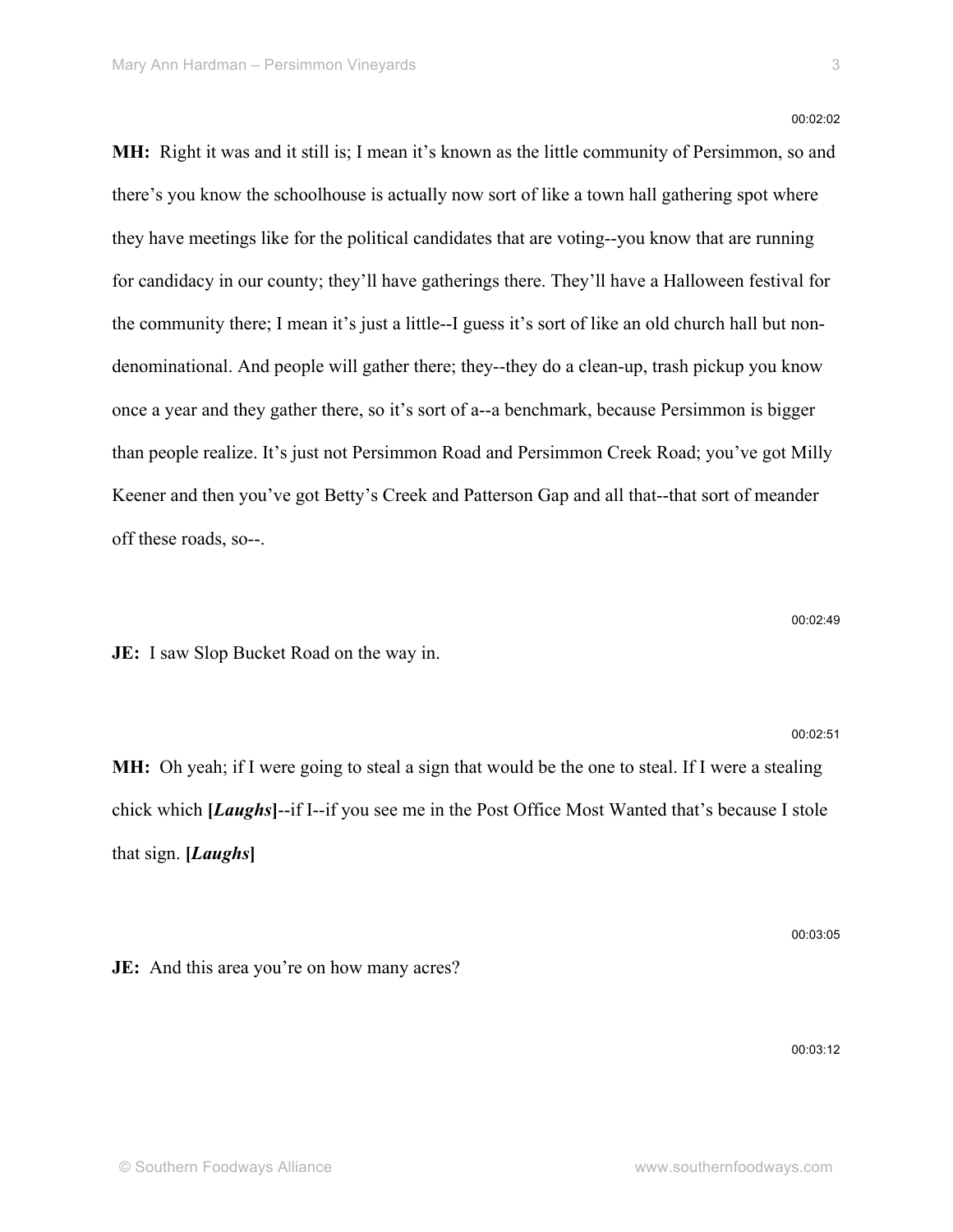**MH:** 110; we have 110 acres. We have 20 that are planted in vines and we started in 1999 and we bought 10 acres. And Sonny, my husband, who is a physician--his name is--his real name is William Hardman, but his father is William Hardman also, so he's called Sonny. But Sonny planted 10 of those acres; we owned 10 and so he planted six of them in vines. And those--

**JE:** And what were those first six?

**MH:** The four that we have--merlot, cabernet franc, riesling and seyval blanc; uh-hm.

**JE:** And in developing--well let's start talking a little bit more about the land. So prior to planting this in grapes what was raised here and--and who raised it?

#### 00:03:54

**MH:** Well historically you know if you want to talk about what this was a long time ago, this was the tromping grounds of the Cherokee and you know my twins have really some cool little arrowheads that they've found out there, and so they've got a great flint one and that is so neat. You can go through the vineyard because that soil of course--of course has been tilled up and you know what was old has probably been brought to light that hasn't been in a while.

But the Cherokees ran through here and you know at that point in time what I love about the Cherokee Indians is that they see land as everyone's. And that's one reason I have to say and this is an aside, one very special part about Rabun County is when you're out there in our fields

00:03:35

00:03:37

00:03:44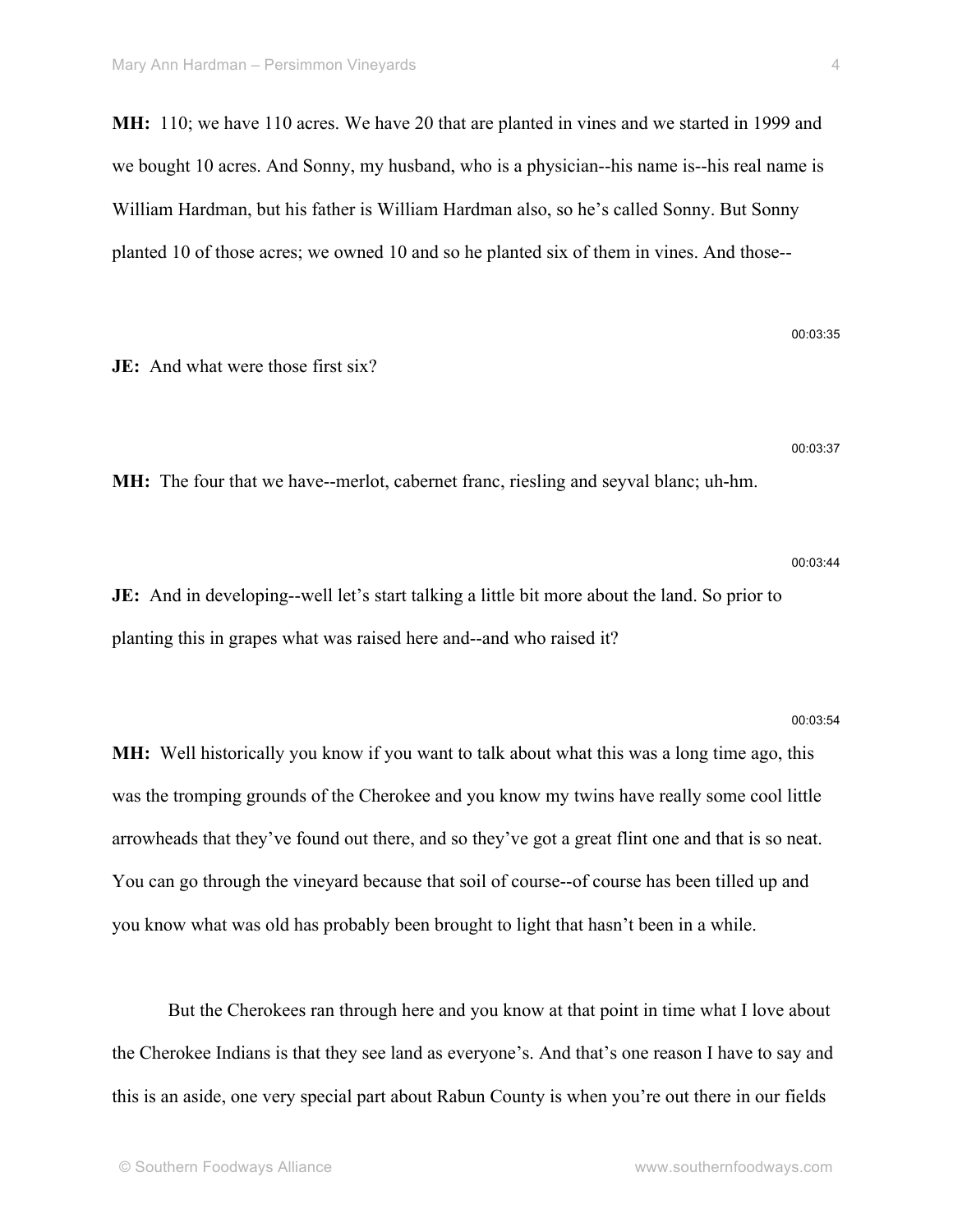and you look around the surrounding mountains, guess what you see? You see 39-percent of the land being privately held and another 61-percent being owned by Georgia Power and the National Forestry Service. So when you look up at those mountains there's no development in them; the ones that we're in the valley of. And that's really wonderful because you think about preserving that and that's really how I guess the Indians would have wanted it, because they saw it all as--you know instead of building fences and putting up gates it was all their own and they cherished it and they only killed what they needed to eat and to live and they took from the land. So that's really the heritage here, but after that of course you know truly as bootlegging, people farmed here and Rabun County is a part of Appalachia; truly is, and people forget that.

You know you've got like Lake [Seed], Lake Rabun, Lake Burton that you know the--the *New York Times* writes about this area and they call those lakes the Hamptons of Atlanta. You've got Sam Nunn having a house there; maybe Julia Roberts does--I don't know; it was a rumor. But very, very wealthy people on those lakes who--who--it's a tremendous dichotomy between those people and the locals who are here.

#### 00:05:50

And you know my own mother-in-law grew up on Tallulah River Road in a house with no electricity. Her mother died when she was nine and you think about that; that was just one generation ago--one generation and you have such a change. But there's still--

00:06:06

## **JE:** And what was her name?

00:06:07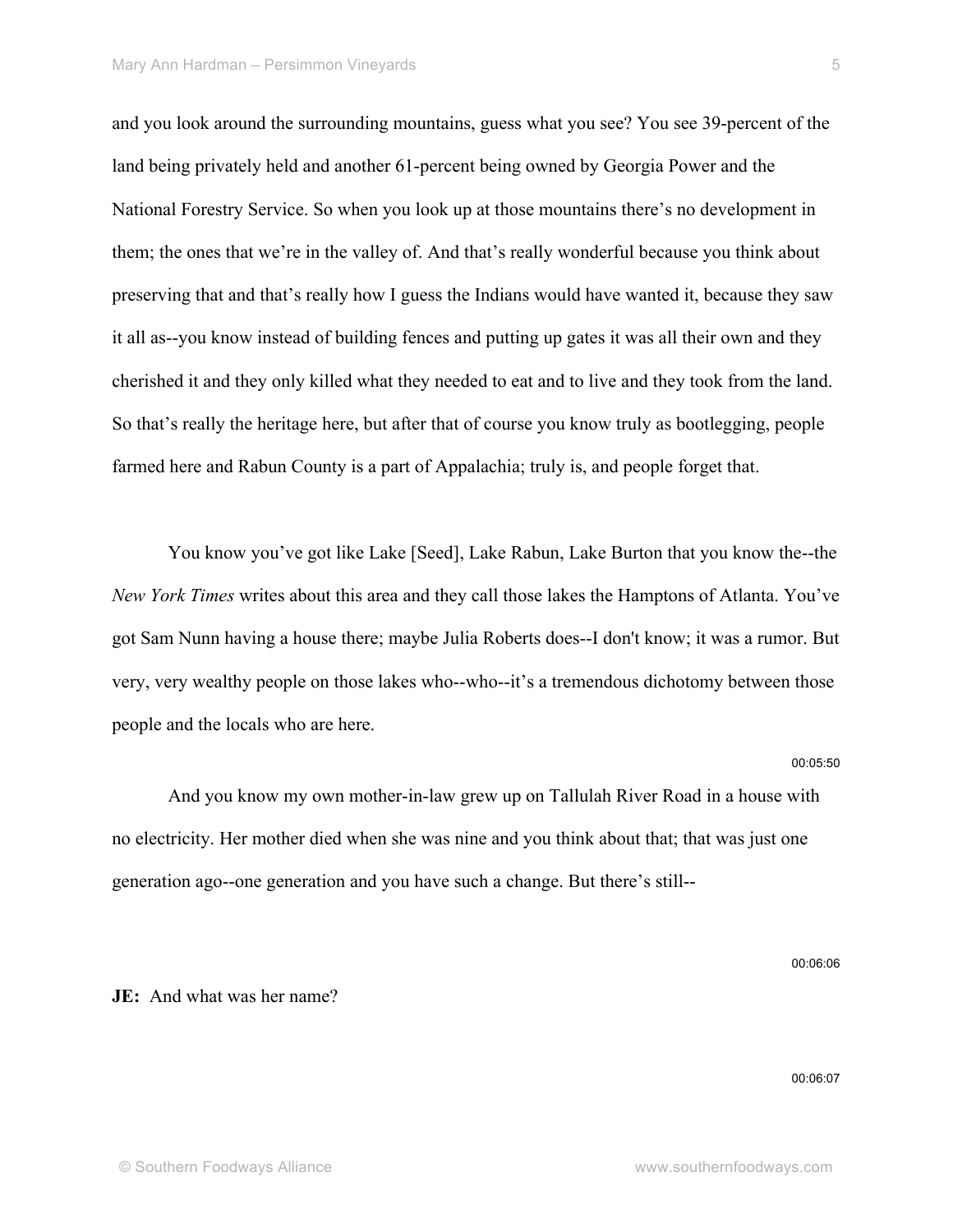**MH:** Her name was--well back then her name was Vester--V-e-s-t-e-r--but she had it legally changed to Vesta, which is pretty but you know Vester is--is a harsh-sounding you know your tongue on the R but Vesta is a beautiful name. But her father worked for the Civilian Conservation Corps, the CCC, so you know that really harkens back. We're so you know--I'm 40; I'm not in touch with those times. They didn't have Whole Foods, they didn't have Publix, they didn't have Kroger and it was each man and--but there probably was a greater friendship and kinship among people because they had to help one another out, but--.

#### 00:06:47

**JE:** And this was--corn was grown here--was the predominant--?

#### 00:06:50

**MH:** Corn--corn and you know that was the main thing was corn and livestock, so what Persimmon was known for was their quality of their bootlegging during Prohibition. Persimmon was the hot bed of bootlegging. And actually I think this is sort of even--this is sort of like really harkens like that Mayberry sort of Andy Griffith thing is--is that when the revenuers would come through these little old ladies would be sitting on their houses which are sort of like row--like millhouses if you--there's a couple on Germany Road that sort of harken that but they'd be sitting on that and they'd see the revenuer car go by. And it was sort of like the Paul Revere thing; *oh the revenuers are coming by*. And so it would be passed from house to house to house verbally and then it would finally get to the person who needed to know it. **[***Laughs***]** But the revenuers would come up here and they would smash the stills and stuff but that was how the people tried to make a living because there's not industry here. There's not you know--there's not Clorox Bleach being made up here; there's--there's very little industry here as far as--if you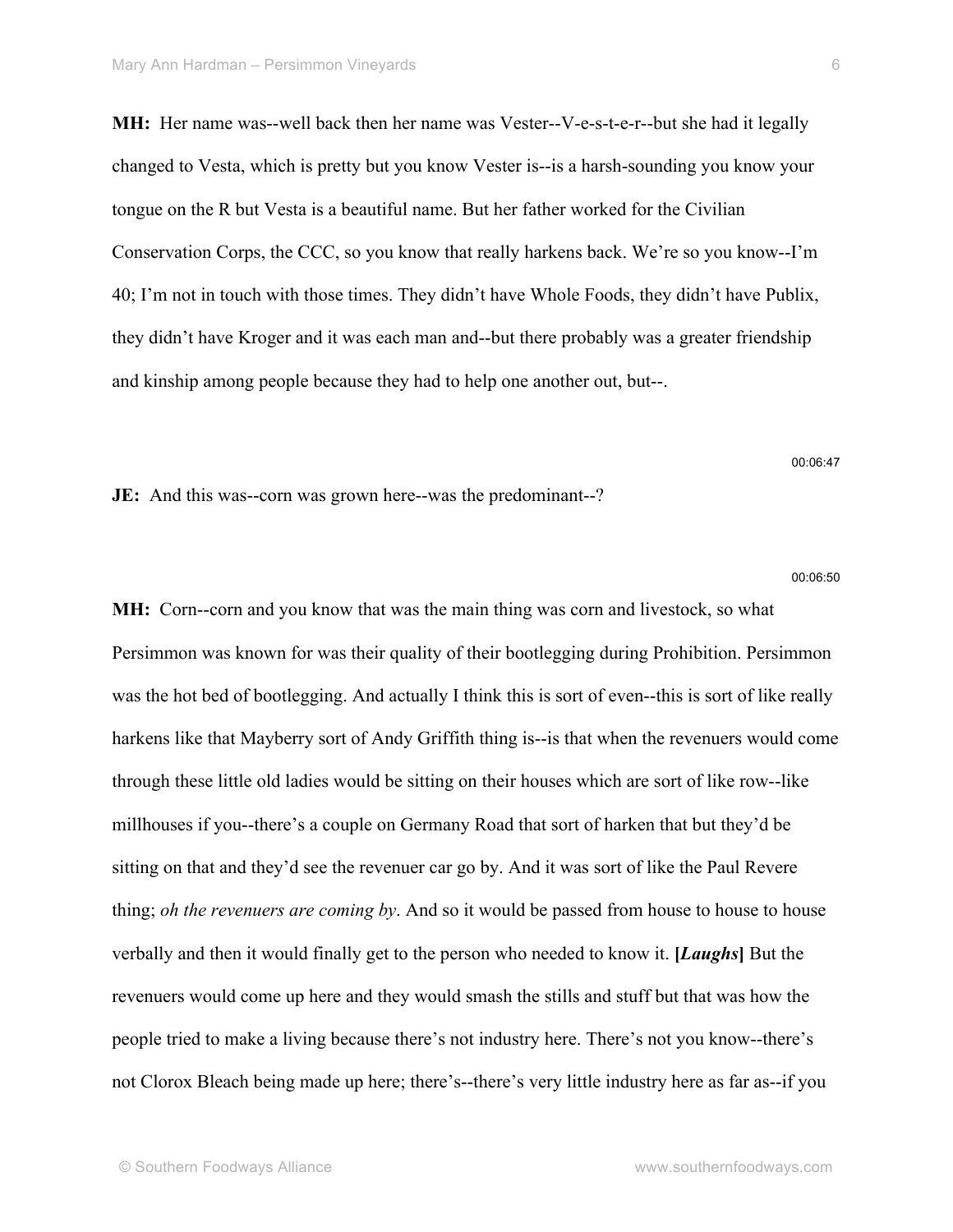can consider like Atlanta and--and I mean I still have to go to Gainesville to get the cartridges for my ink printer here. There's Wal-Mart and Home Depot which have come in and people can debate that and what it does for local businesses and I think there's a time and a place for everything but it's very hard. If you want anything esoteric up here you just can't get it; this is really different.

This is a slower pace of life. But I have to tell you that the people--this is an aside but I'll tell you this. Horace you know wrote during 50BC or maybe it was 30BC--let's just say 30BC; I think it's correct--Horace around the time of *Ovid* and all those people, but Horace was you know a city dude. His father was a Friedman and you know Horace kind of grew up in the sticks. He didn't have a lot and he had this great patron who gave him a farm and the name of his farm- he named it Sabine Farm. And Horace wrote about how much he loved his farm and didn't want to go back to Rome. And you think about that in 30BC when they didn't even have electricity. And then the cars, the traffic jams--whatever and here he is in his rural Sabine farm, 30BC and he writes about how much he is more connected to the earth and people and how much he loves it and doesn't want to leave that to go to the city to deal with his grand patron because he feels connected to people. And that's what I see here more so because people are closer to the earth, closer to I don't know--it's--it's people; you're not just passing them and trying to get past them.

Let's just say that and get out of my way, so there's--my--personally I think that people here are a little bit more connected and my friendships here have a deeper level than I would say that my--my--. Horace wrote *The Country Mouse and the Town Mouse*, okay. You know that story? So you know my friendships here have a deeper level because you need it more; you need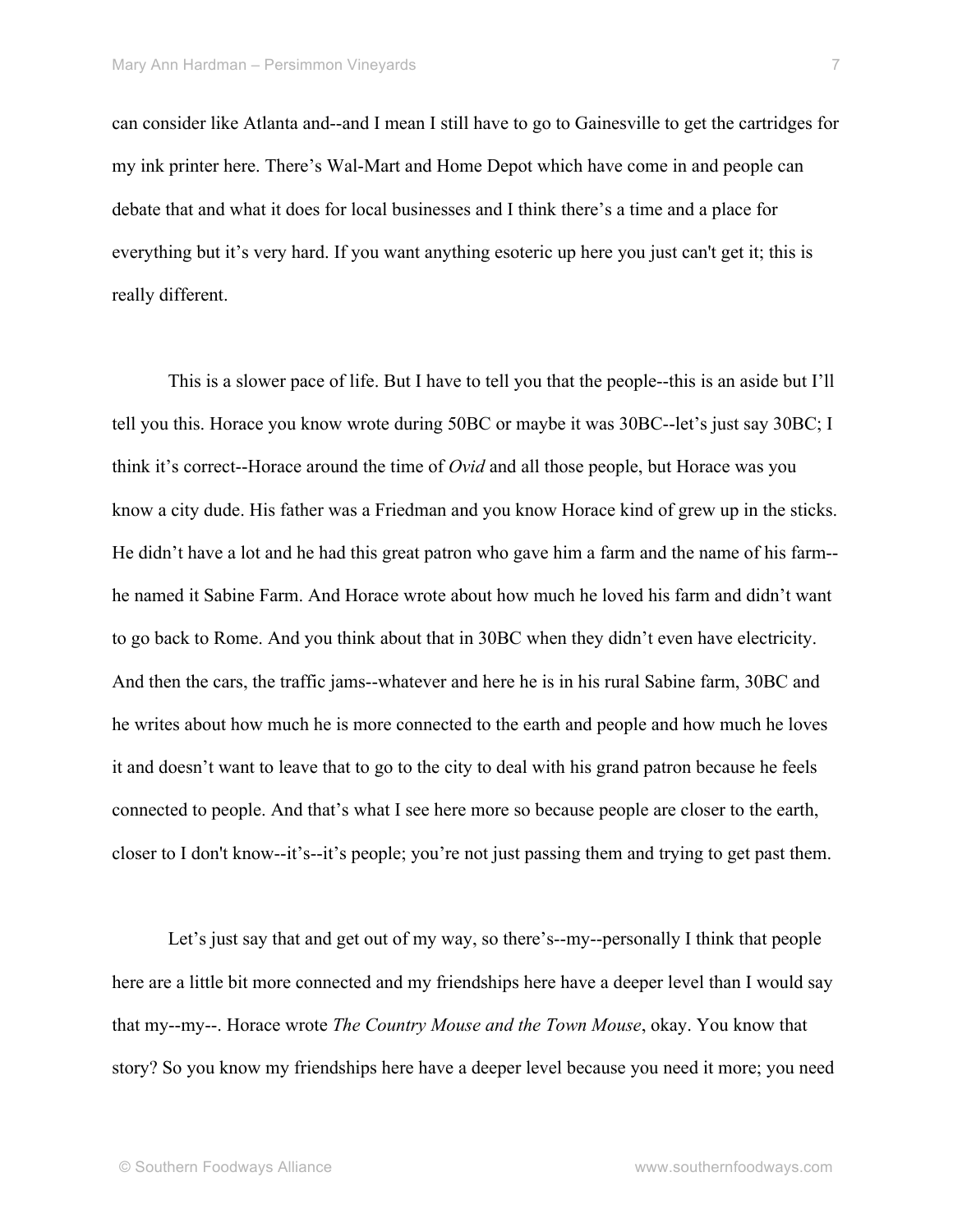somebody to be connected with. So that's really going back to the revenuers and how they had to help one another and that was survival, because you know you think about bootlegging and Prohibition and what you know that meant and this was people trying to eek a living out of wilderness.

**JE:** And you mentioned when we were walking around the property, today we went down by your springhouse and there was an--there was an abandoned still and you--you told me of one particular person that raised corn here and tell me about her.

**MH:** Well her name was Delia and she is--

**JE:** Do you know her last name?

**MH:** Well it probably was Kelby 'cause she's related to the Kelby(s) across the road and maybe Delia is not her real name. It was in a book; it's sort of like--she's probably still alive today you know maybe late 80s kind of thing but she was--she was asked to leave Persimmon because of her bootlegging prowess but the thing about her that's very remarkable is--is that you know if you think about today and we can just go to Whole Foods and pull stuff off the shelf and that's so easy. And what she did was she had to create her own living. And here she was a single mother of I don't know how many children, and she grew her own corn, and then she made it into

00:10:20

00:10:41

00:10:40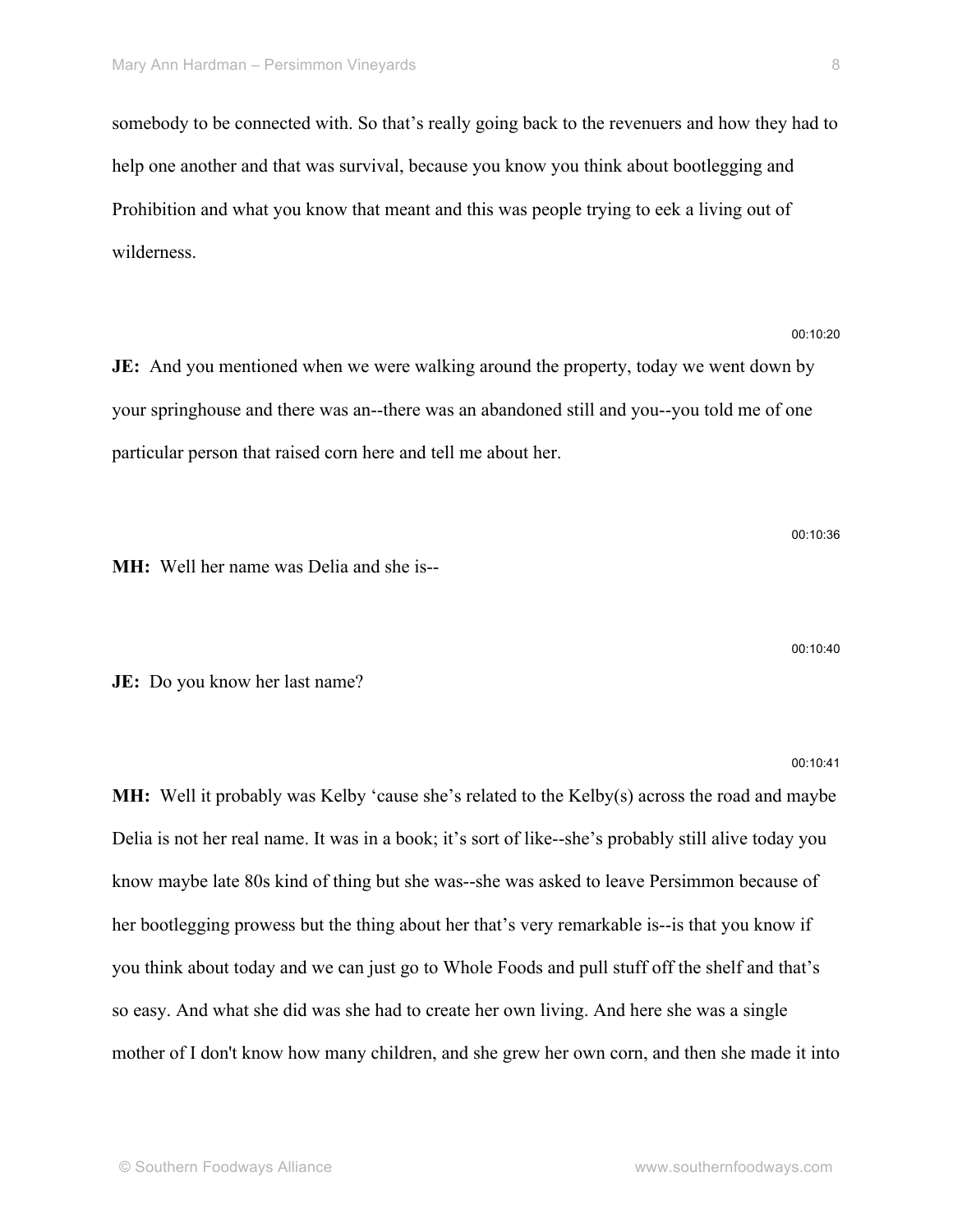corn liquor which she in turn drove to Atlanta and sold. And so you know what a chick- courageous, heroic and iconoclastic and classy. My acronym.

But--but she was--and I admire that in a woman because it is so much harder; she was eek(ing) a livelihood for herself and her children and she--you know probably a lot of her maybe become legends sort of like what is Paul Revere and what's not but she was very attractive. She was a beautiful woman and she could outrun the revenuers and--and people just thought she made great. I don't know if it was just like--maybe she's sick--stopped bootlegging; I don't know. Maybe she was the Marilyn Monroe of bootlegging. But she honestly she--she was respected not just because she was but what she did and could do and so--but she was driven by eek(ing) out a livelihood for herself and her kids. So she grew corn; she made--she made corn--she made bootleg and she made hot corn liquor and she took it to Atlanta in her car during Prohibition and finally she was arrested so many times that the police asked her to leave and she did.

00:12:38

**JE:** And now you and your husband are raising grapes and making wine and driving it to Atlanta?

00:12:45

MH: Right; and we're bonded. [Laughs] All of that paperwork filled out and you know officially bonded by the BATF, but just that idea of what we were and what was here and you know turning the land into something that can be drunk amongst family and friends. I'm sure bootlegging and--and you know corn liquor, the alcohol content certainly is high and it's the buzz and the drunk that people wanted back then because life was hard. But, I mean it's the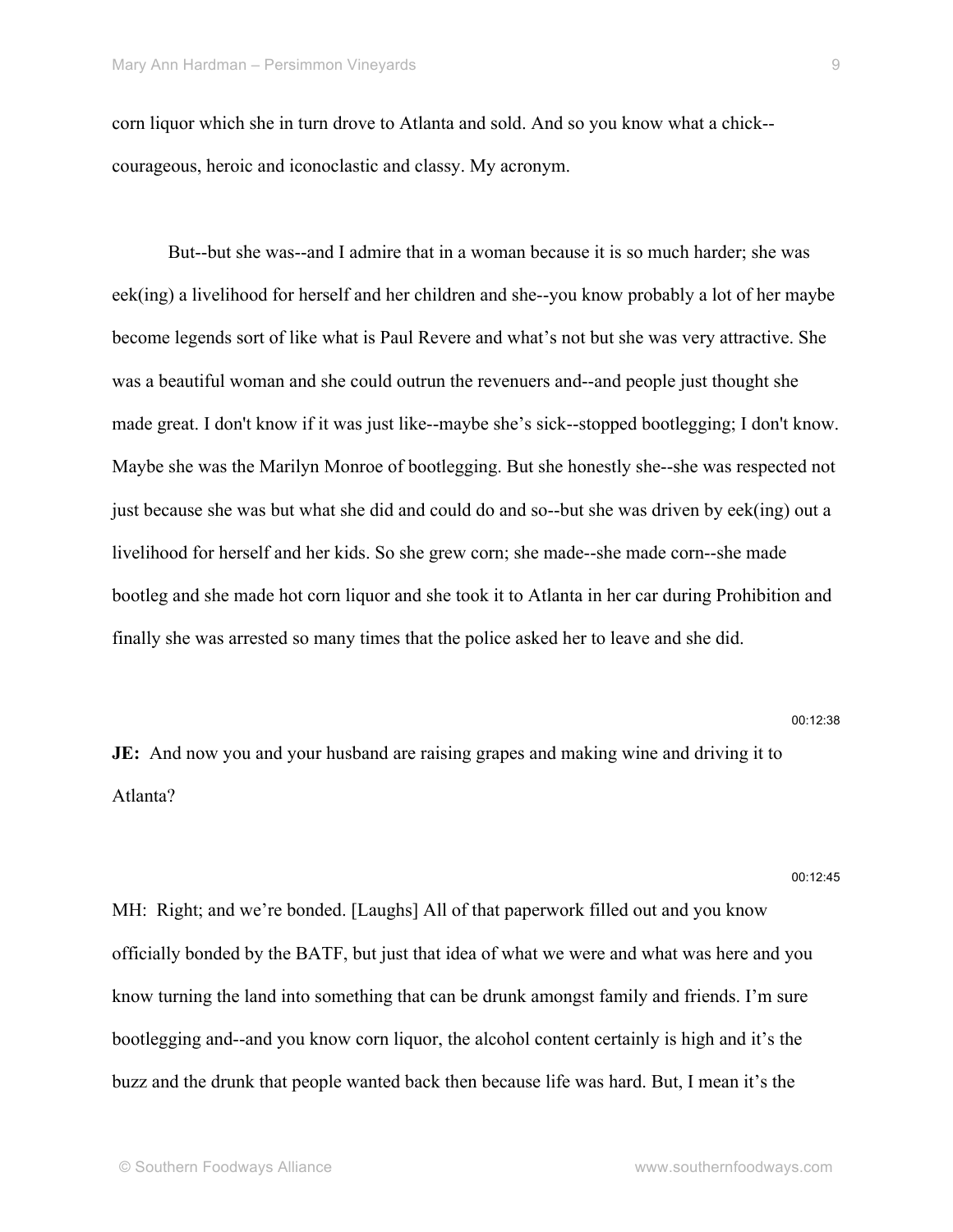Bacchus, it's what--what Rubin has painted that sort of thing but if you--if you think about what we're doing here we're trying to just do what she did really and do it legally and also to lend you know--you know what my job is, the number one thing here Mr. Edge?

It's that my job is when the day is done and when I drive up here and I look at that fence is to make this land sing. And the song is to whoever will listen but it's to make this land sing; that's my job. And so she made it sing during her time out of self-preservation and I guess I'm blessed that I don't have to worry about who is going to feed my kids. But my job is to take this land and make people know about it through the elegance of our wine which I hope people will like. But that's it and you know dirt--she obviously loved her dirt and you know dirt is all over the world but they're not making anymore of it, that's for sure--except in--.

**JE:** What about those worms?

## 00:14:24

**MH:** Yeah; **[***Laughs***]** Except in Dubai, where they're doing the island you know. But--but it's the whole love of the earth and--and you know when you're all concreted up and you're asphalted and you can't see it, but when you can walk out and you can scoop up dirt and you can understand that wine is one of the few things that can--and wine is agricultural and people forget that.

They--they--as long as I've been doing this which has been a very, very short time but in restaurants and amongst people you walk in and you see glasses and it's not like the squash, it's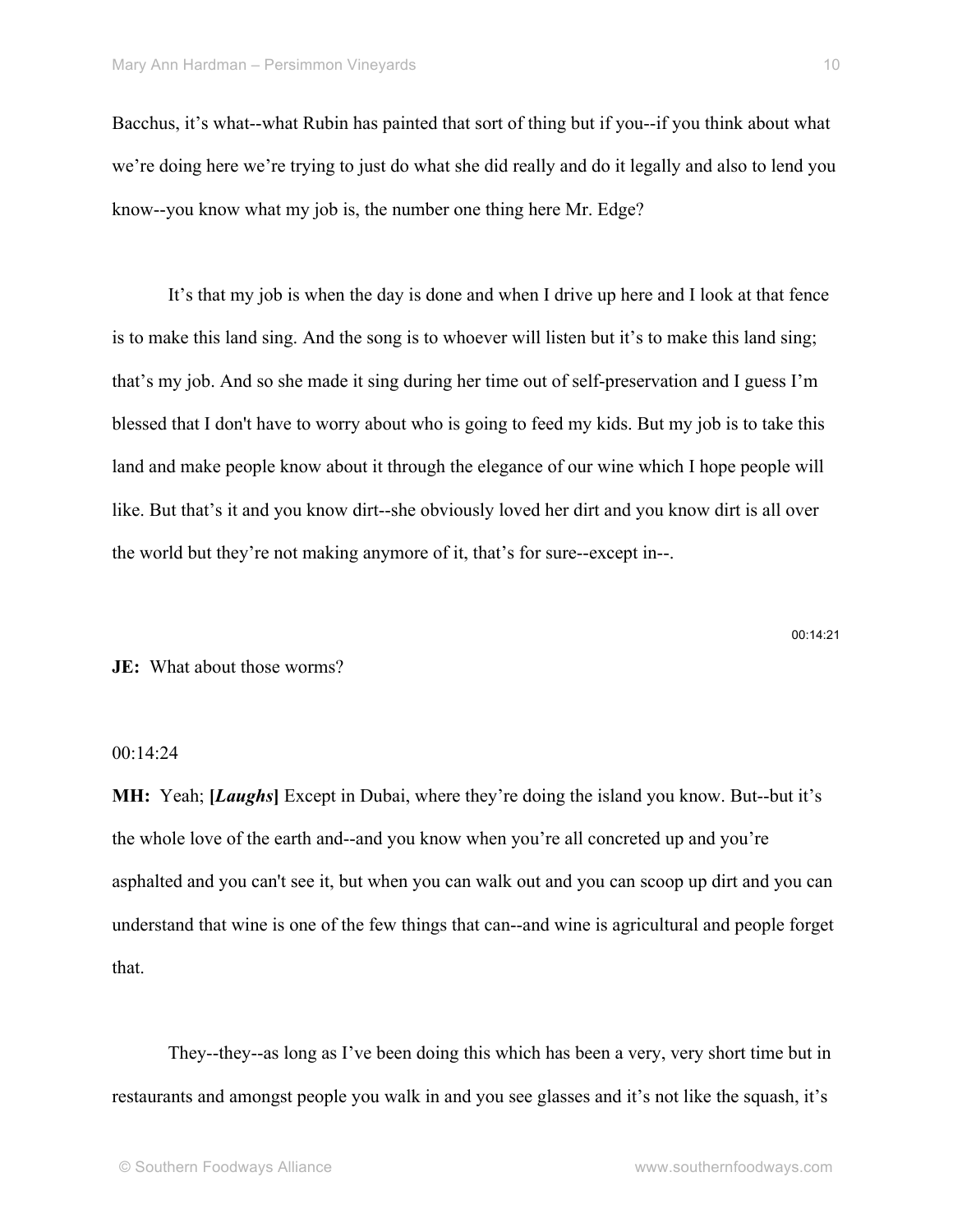not like the asparagus; it's not something you can actually touch. It's cold and glass is cold but you know real wine when it's estate-grown and bottled does not grow on the vine, labeled, capsule(d), and corked and so people forget that. And I tell people all the time; whenever you walk into a bottle shop and you see bottles but really you should see a vineyard; you should see earth. There is--and I used to see bottles all the time when I walked in bottle shops until we got so into this but now when I walk into a bottle shop and I see, say, you know, oh I don't know, that or the you know—Cline bottle or like we're talking about Land and Reed and the Crocker and Starr, and all that; that's a place and it's their dirt and all those are places. And somehow the bottle being so cold and manmade thing takes away from that.

**JE:** Let's talk about how the vineyard began here and the year your husband's, Sonny's first attempt. What--what happened?

#### 00:15:58

00:15:50

**MH:** Okay; this is the whole deal. It's 1999 and Sonny found the property and you know it wasn't--you have to remember that my husband is a pathologist. He's a germadi-pathologist which is a fancy word for pathologist with the--with a skin subspecialty. So Sonny went to get-to Emory for 12 years, passed college to do what he does, but that really doesn't matter, but what does matter is that if you think about that time and you know like we're so much a reflection of our education and Emory and all that much years of schooling, scientific method, so his mind, unlike mine, is very much guided by reason. **[***Laughs***]** And so I'm the creative one.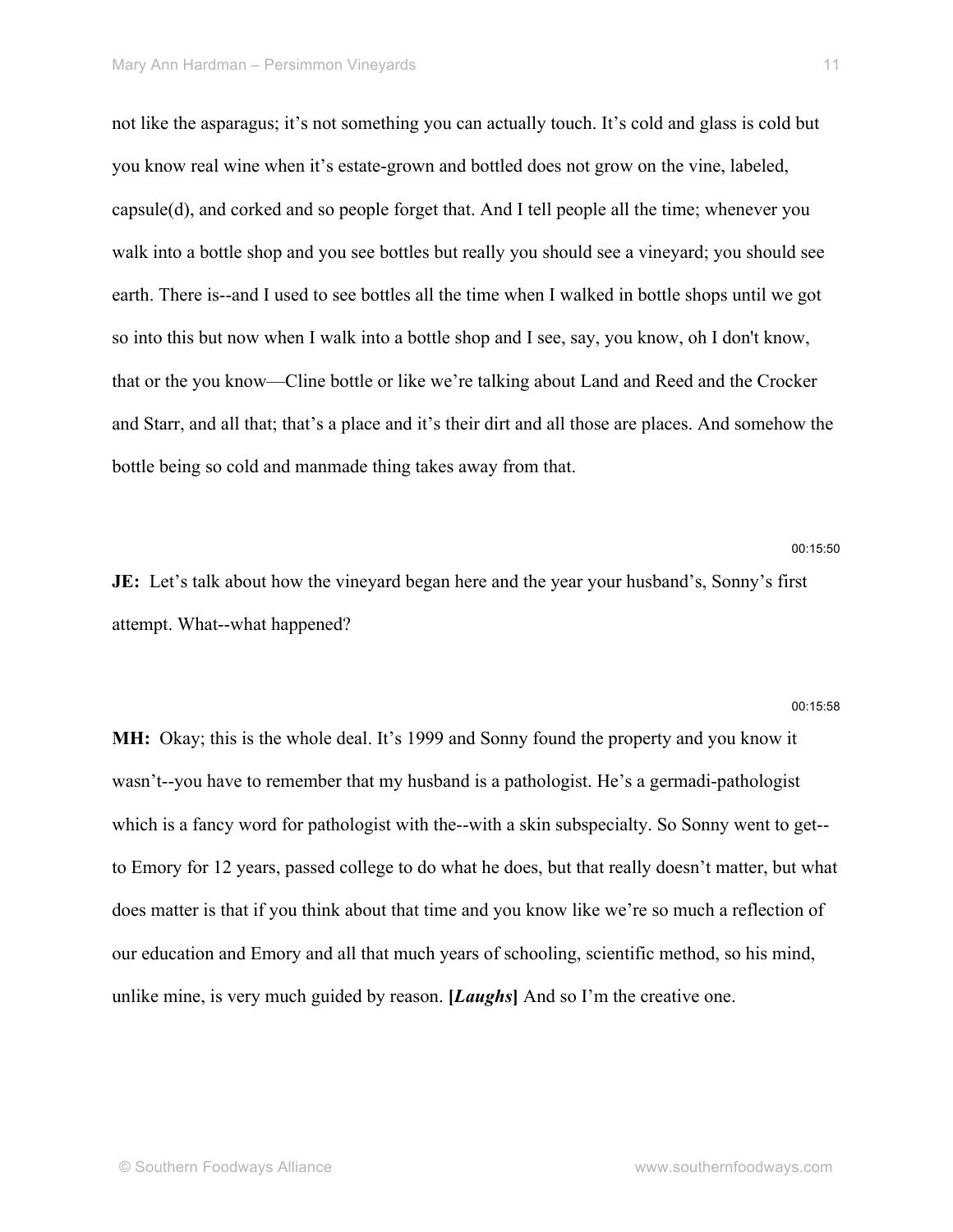But you know when he came upon this plot which he was guided by you know where are you from? His mother was from here, so that's where you start looking but he didn't know about this area. A real estate agent--he didn't know that the valley opened up here and you see this beautiful valley with the mountains behind it. He didn't know about it; he had an Aunt Buell and Uncle Ferd which Buell and Ferd, he used to wonder which one was her and which one was him, but I mean on Tallulah River Road, which is three miles from here. But he didn't know about this area but really to plant the vineyard what did he do?

00:17:11

First off, UGA came out--soil studies and then we did temperature studies and I was not part of that. Brigham and Hamilton--10 years old right now; you can do the math; I was a little distracted. So but once those came in and actually I told Sonny, I said you know we--you know we have to buy those 10 acres because Brigham and Hamilton love it so much. We were sort of attached to the land but when you plant a vineyard you just don't say oh I want to grow vinifera, I want to grow wine grapes; you don't do that. You have to match your soil and your climate. You know I love Fox Gloves just as much as anybody and you know when I planted my Fox Gloves out there I just went out there and just found them somewhere good, kind of shady, but wine is different. It's different. You have to match your soil and your--and your varietal because you want ripe grapes and if you can't get ripe grapes then you ain't got good wine. It's not anything that happens after it's picked; you've got to have the good grapes.

00:18:04

So--so Sonny you know figured out what four varietals because you have to think about it this way; why--why start planting 20 grapes to figure out what grows well? Why do that? Why not just study and figure out what climate you have and then narrow down those grapes that you think might grow well and see what they do rather than just saying oh I'm going to plant 20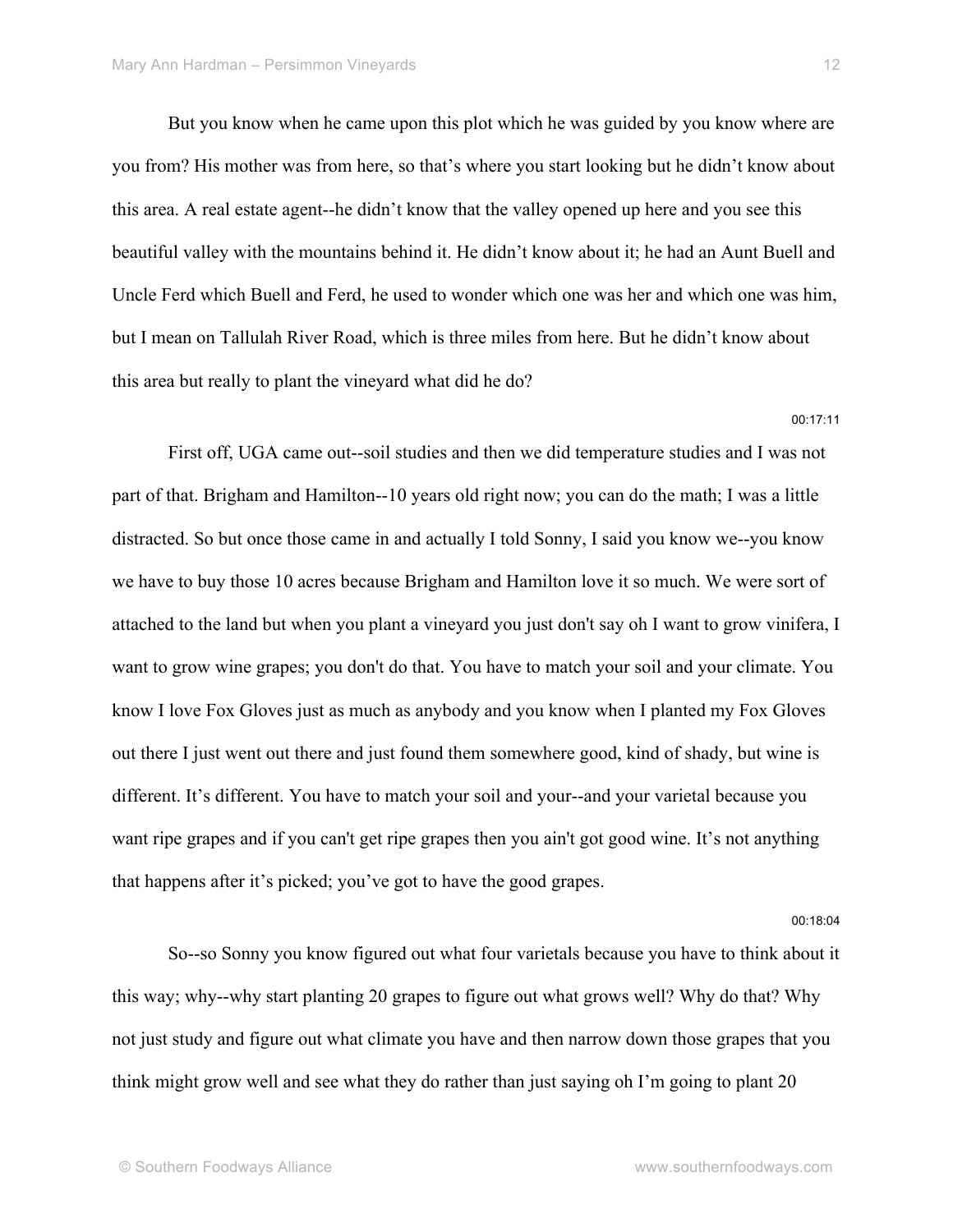different types and see what happens because then you've got the expense and it's just much more rational. If I were going to make jellies, I think I'd start with--if I were Mrs. Welch 20 years ago I think I would have started with two varietals and then maybe--maybe apple and grape and then maybe I'd branch out to boysenberry later. But you have to start with your four core and that's what we've done and I really don't want to go anymore. But you choose four and you try to do them well and we're still trying to do them well. Just like we're people and we're still trying to become the best we can and that's what those grapes are doing. So we've done the best we could in choosing the grapes for the site.

**JE:** And you started out with 10 acres and four varietals?

**MH:** And now we have 110 with 20--20 grapes--acres of grape but 16 in production, so some of those will kick in--in the upcoming years but we're always--you know the great regions of the world in wine didn't happen overnight--Italy, France, how long have they been doing that and how long ago was it just in Oregon that they said that you can't do that with respect to Pinot Noir; you can't do that?

And so you know how many people--do you know--but the first time I went to go sample our wines that the guy refused to taste them. He refused to taste it. He was from Manhattan but had roots deep in the South and he refused to taste it.

00:19:56

00:19:05

00:19:11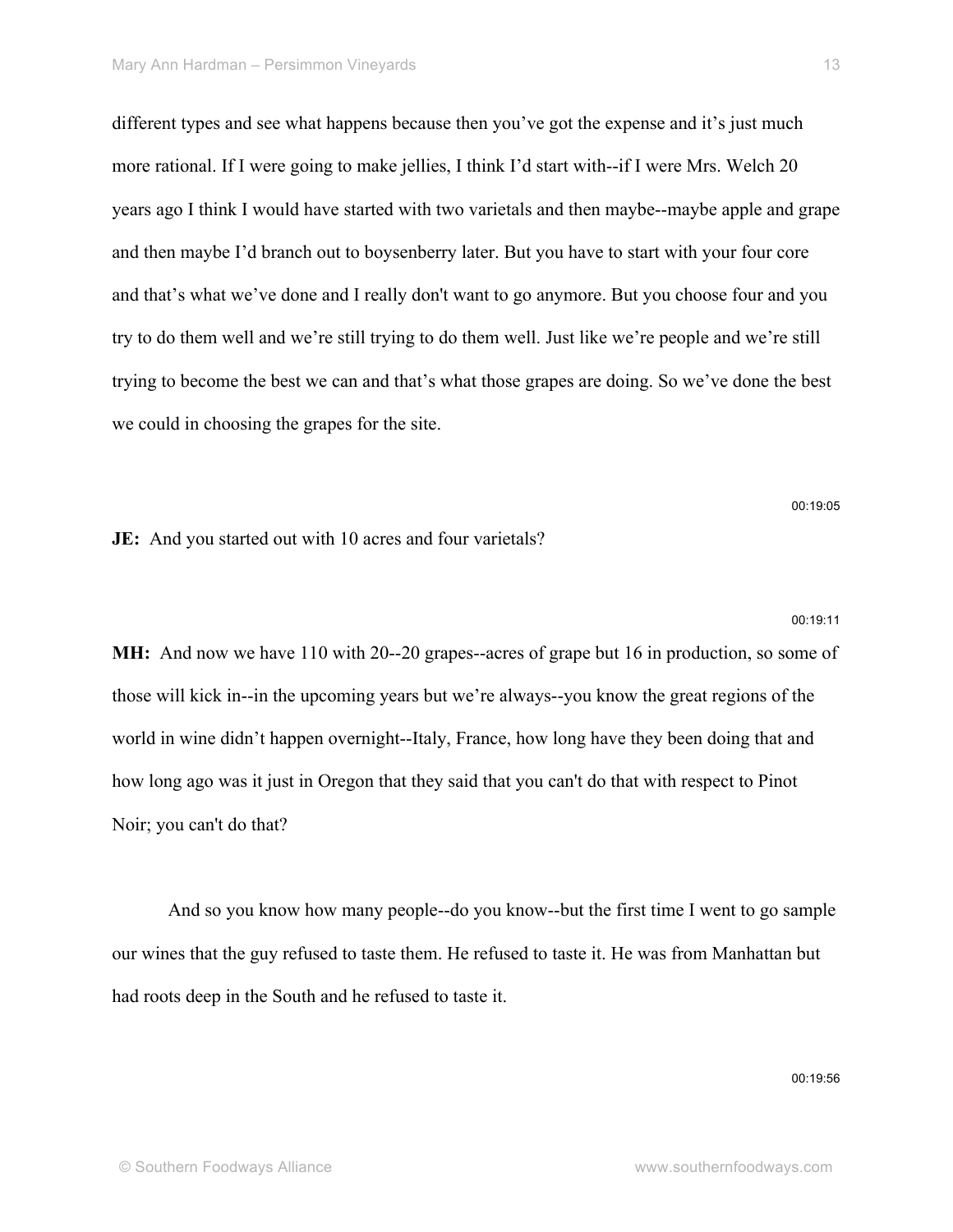**JE:** You took these wines to a shop or--?

© Southern Foodways Alliance www.southernfoodways.com

**MH:** Took them to a very, **[***Laughs***]**--a very, very high-end place, my first sales call ever; he refused to taste them because they were from Georgia. And--

**JE:** So where were you; where did you take them?

**MH:** At--I was at the Ritz Carlton in Greensboro; that was my first sales call ever--ever.

**JE:** I don't think that's anything to whisper. I think it's something to say. It--it reflects both your interest and determination and the--the difficulties you faced.

**MH:** Yeah; well but--but let me say this even more so as an aside. I learned a tremendous- tremendously from that sales call, because I didn't have a clue number one what I was doing.

**JE:** What year was this? This was--?

00:20:08

00:20:13

00:20:19

00:20:32

00:20:44

00:20:46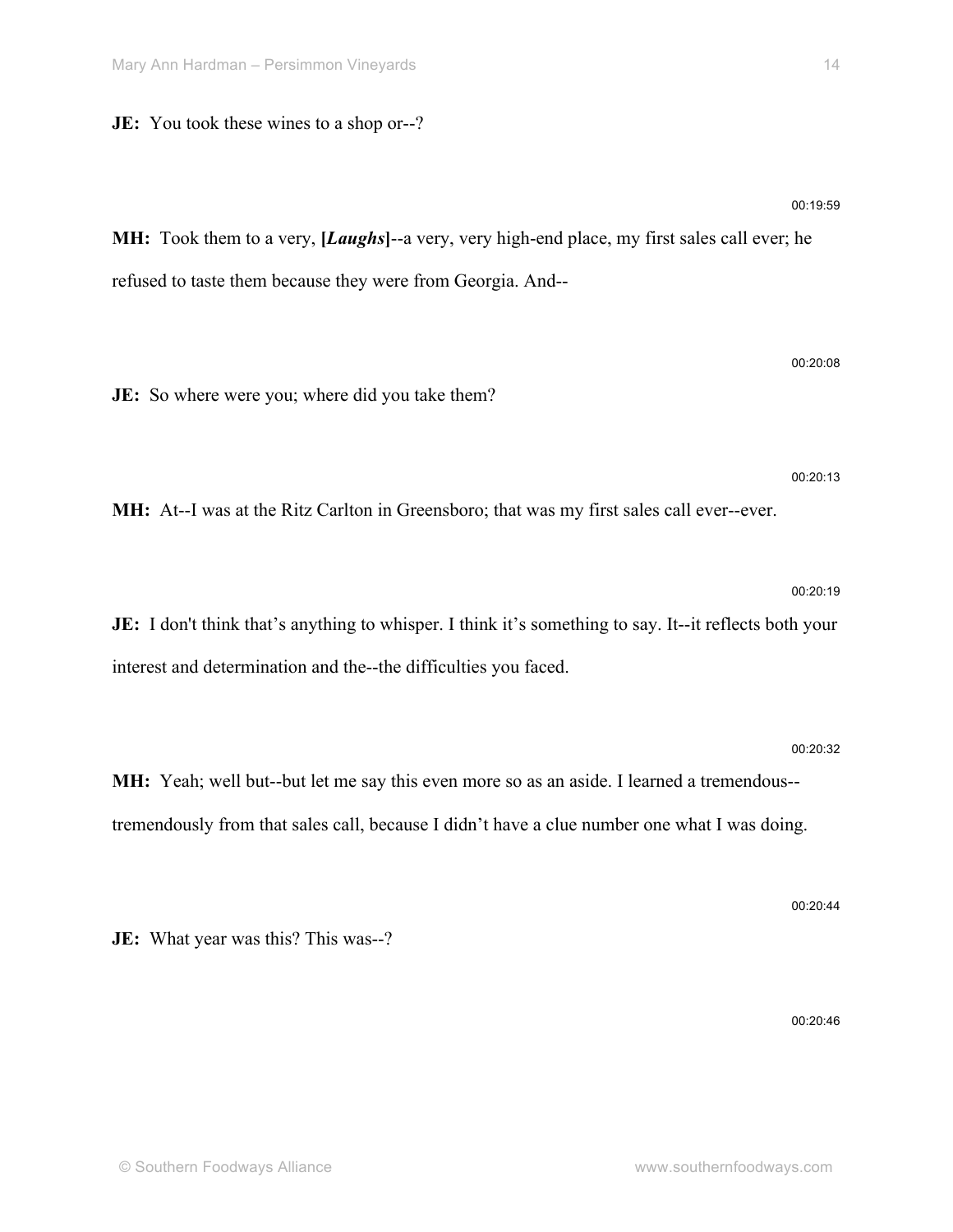MH: This was probably 2003; so you know I go down there and you know this is just--I've never sold wine before. I'm a former kindergarten teacher and had a calligraphy business and I just decided well we've got some wine. Where should we sell it?

You know I believed it was the best--just like my children you know. If my children are going to go to college do I want them to go to third tier or one? If they can go to one I'm going to send them to one; go there--shoot high. Don't aim low; shoot high. But so that's what I did; I shot high. And so I go down there and get all dressed up you know and just drive down there and what do you do? You pull out your Reidel and your Speigalau glasses that you sweated and you know these are the right glasses for this or not? And then the guy looks at you and says I'm not going to taste this. And then you look at him and you say well you know why don't you smell it? Smell that Riesling, smell that Seyval because we didn't have red in the bottle yet; just smell it because then you can kind of tell; and then you know smells it and I said well you know you've already smelled it and you know smelling and taste are so close sense, you might as well just go ahead and taste it. So then the guy tastes it and you know he's like well he didn't die. So and he tasted the Seyval and he didn't die. And then you know I leave and he doesn't order any and of course I'm like well gosh, I failed. But then I go home and I get out my nicest stationery because gratitude is important. Does it matter if he brought your wine or not right then; it's--the sales call is not over at that moment. You sit down and you write him a note. Dear so and so; thank you so much for your time today. I'm so honored that--blah, blah, blah.

00:22:20

And so of course I get out my finest stationery, handwrite it and mail it to him and you know I never hear another word back from him. Three months later he calls my husband's office. But I have to say this; one of the restaurants down at the Ritz Carlton Greensboro is named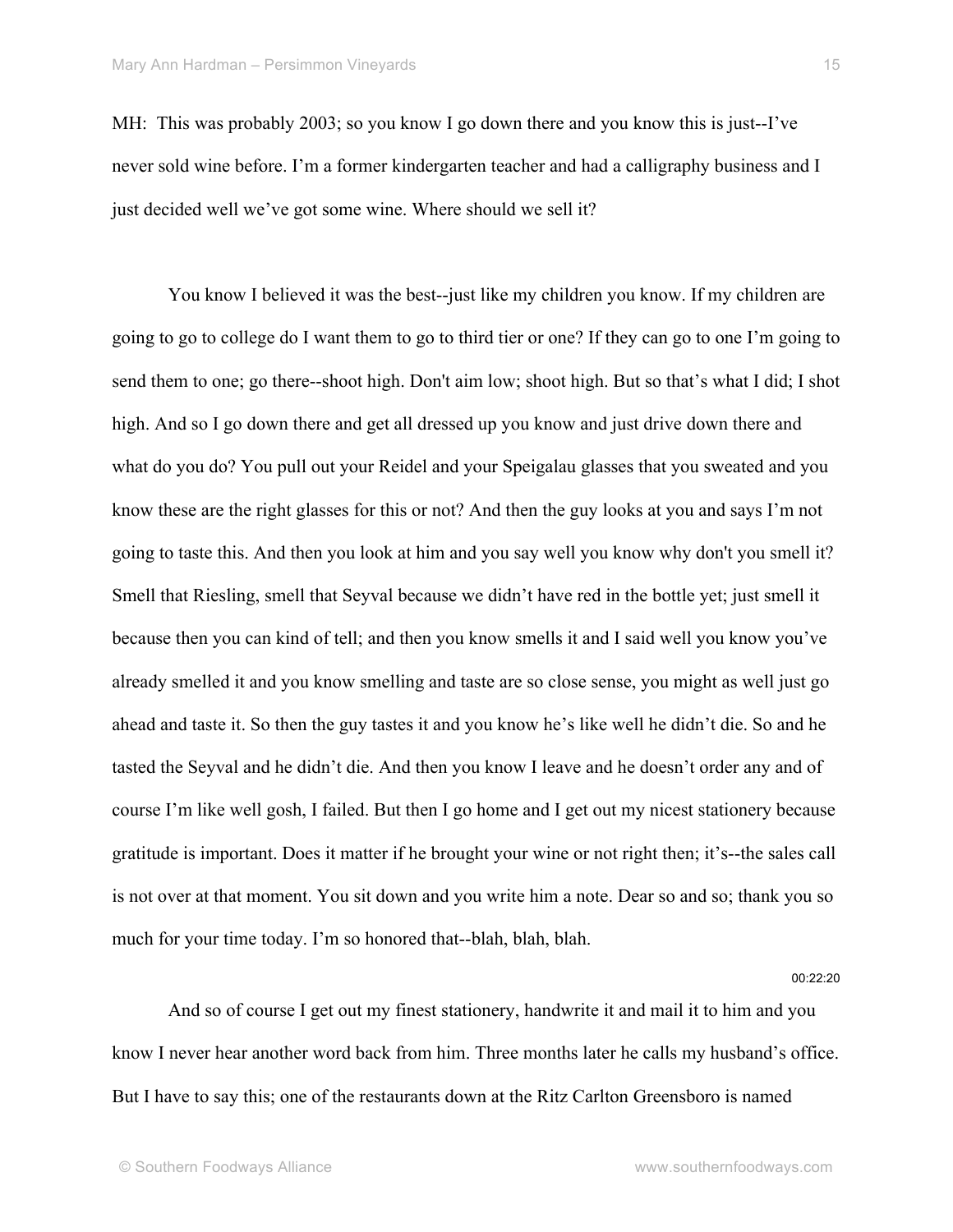Georgia's and my whole point to him was--is that how can you have a restaurant—your flagship restaurant and be named Georgia's and you have meatloaf on the menu and you have traditional Southern fare and you are serving wines from Loire. And you're serving you know Italian and whatnot; why don't you have something of your place here--your dirt that is vinous--v-i-n-o-u-s, not the planet. But you know that's what--that's what I told him; that was my whole thing is that what grows together goes together. If you're going to have local Southern foods then why not offer some beverage that is quality and that is good from your place? And so I pressed that with him and you know I wasn't overly assertive but that's been my whole argument all along since 2003. And I don't know; it just landed.

**JE:** Is there a way to typify the response you get?

00:23:30

00:23:27

**MH:** Well most people are like they can't argue with that because I'll tell you this. You go to Italy which I've never been to Italy but my son and my husband have. They--you can't find anybody else's wine there; that's all they drink. They have tremendous heritage there and pride in their heritage. You go to France and you can't--the good French wines, I mean of course we get Margot and all this but you know so much of that never makes it here. The--the German Rieslings that are the finest they never make it out of their country because those people drink it and they have pride.

They have--I guess it's ethno-centrism; they are so proud of what they have and they support that. So that's my whole thing is--is that look at this; this is good. I mean you know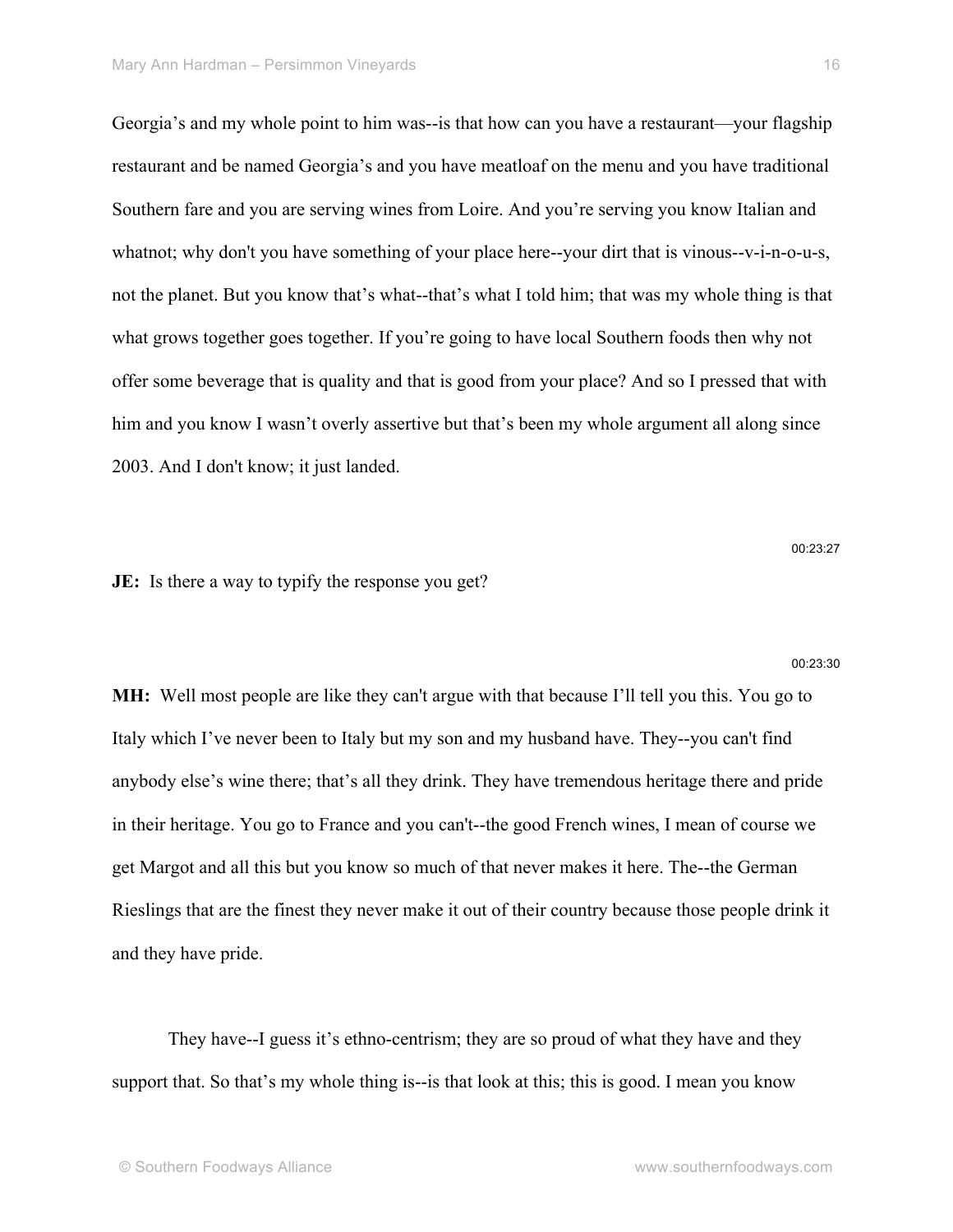you've had the seyval; it's a good wine. Why not--why are you serving that dish with a wine from the Loire Valley or a sauvignon blanc from Burgundy or a--you know whatever--the carbon footprint from Australia or New Zealand. And I love Israeli Rieslings, I mean great--I'm tickled but the world of wine is flat. But how can you consider yourself to be a wine connoisseur and this would be my thing--how can you consider yourself to be a wine connoisseur but you've never tasted your own dirt?

If you--if you're from Georgia and you say I've never had a Georgia wine then I say to you, go and taste your dirt. Try it; and don't just taste one. Taste--go to others because wine is like movies. Just because you know maybe I thought that oh I don't know--*Silence of the Lambs*- -maybe you like it and I don't but you know it's one of those things; wine is like that--it's subjective. Taste your place.

**JE:** One thing that seems to--in talking to people making vinifera grapes--growing vinifera grapes in the South there seems to be this casting about for what's the right grape to grow in certain climes. And--and tell me about y'all's efforts to figure that out.

**MH:** Well you know this is cold climate here and Rabun County you know a lot of people--you know I've been to London and the London International Wine and Spirits Fair; I was the first person from Georgia ever to tour there. I mean I was there, a Georgia chick, and the people are like going we thought you were from Russia. You don't have that Russian accent because

00:25:32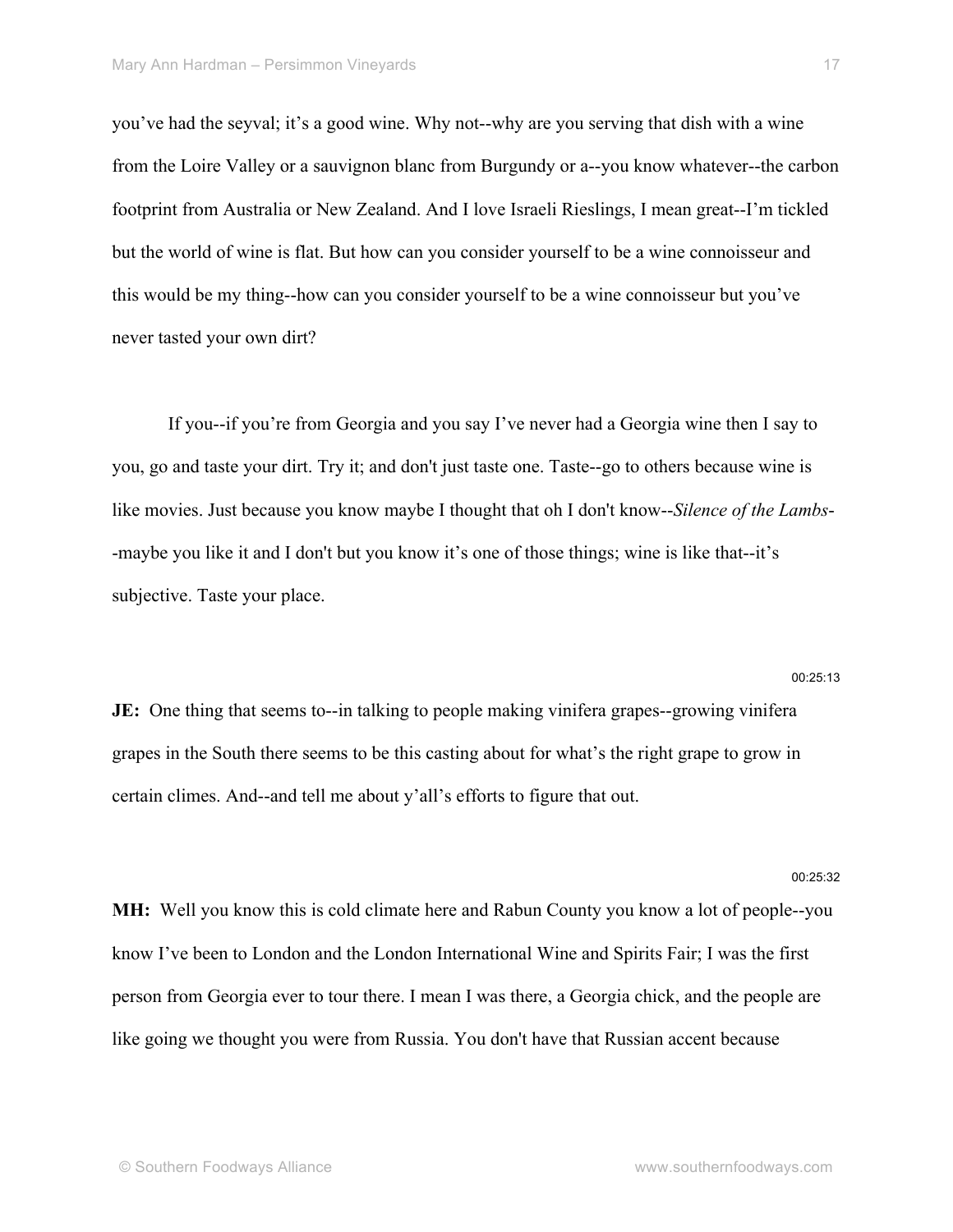actually Georgia, as in Russia is one of the--is--is really old in wine; that's huge. I mean it's probably around there is where you know vinifera originated.

So you know I have that and that was a great experience to have. But people associate outside of Georgia and outside of the country they associate Georgia with Savannah and--and all the humidity and whatnot. And we do have humidity here; it is not California but you think about this is cold climate. We are always 10-degrees colder than Atlanta, 15-degrees at least if you're in Wal-Mart parking lot with the wonderful, wonderful heat absorption of the asphalt there.

But you know we're all--you know this is cold climate; it's 2,100 feet elevation. My last frost date last year--May  $15<sup>th</sup>$ , slight teensy weensy frost and--and to the seyval--it didn't do anything--no damage. But so what do you do? It's just like when you are going to plant anything you know like lupines or lupines from Texas, they don't grow well here. I've tried to grow them but I can't grow them because they just like that Texas stuff. You have to match your grapes and you also have to have the hope of ripening.

So that's what we've done and my husband matched what he thought would ripen here into our climate. So you know it wasn't like oh you know I really, really love pinot noir; you- you know I love Fox Gloves and I grow them. But you can't say that with grapes. You have to match--you know I might love to drink oh I don't know--some Italian varietal that's a warm climate Mediterranean style grape. I might love that grape and I might love sangiovese. I just don't think we could ever get it to ripen here because it's Mediterranean but it does great where it is in the heat but for us here I don't know if it would ripen. So you have to match and certainly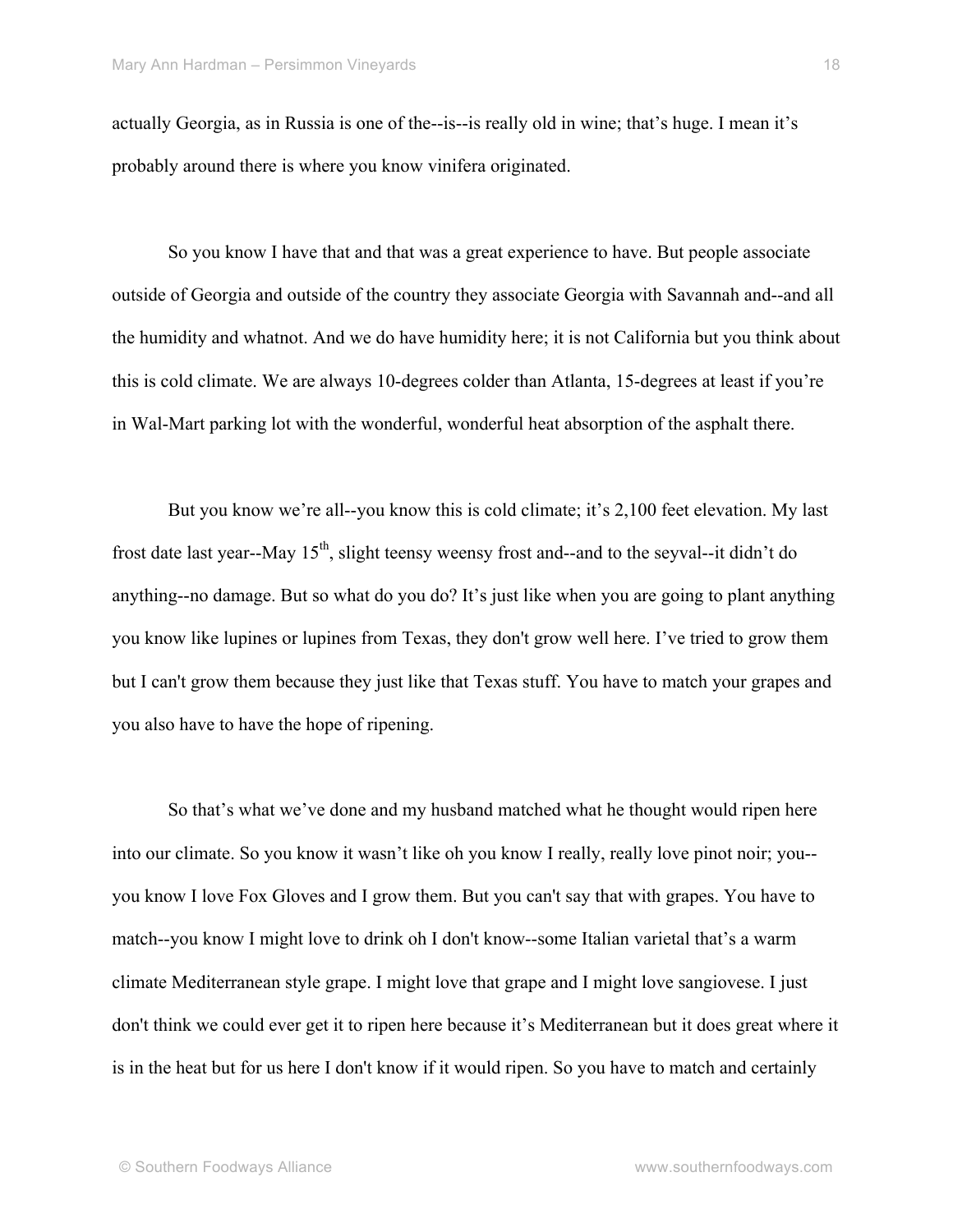cabernet franc, what a great grape known as the grape that saved the vintage in Bordeaux because it's an early--early ripener, late budder, so that's what we need. And Mother Nature, chief chick in charge, you know we got to--you have to respect that. You just done come in and say well I like this; this is what I want to do. You have to respect what is there and who was there first? It was Mother Nature.

**JE:** And in trying to figure that out did you work with or consult with, turn to other winemakers, other grape growers whether in Georgia or beyond?

#### 00:28:24

00:28:13

**MH:** Well you know the thing was is that Sonny turned to the University of Georgia and so much of the research was you know, vitis rotunda folia-based, meaning muscadine and you know the native grapes of--of Georgia which it should be because that's native. Honestly it should be. But it's different because those things are native to here. But so Sonny really self-taught himself; I mean those people from UGA, Phil Brannan, that group and Phil is a plant pathologist at UGA but he's had to educate himself about vinifera and the things, the plagues of you know certainly the--the powdery mildew and--and things like that we have to deal with.

And people--this is a different climate than California. California is so blessed; it's sort of like you know if you think about--and I know Eldorado is a--is a part of California but if you think about Napa and you--and you read the poem by Edgar Allen Poe called *Eldorado* and he write about just this land of sunshine and complete bliss all the time and that's what California is a lot like. They have intense heat--the sun and that's what you're drinking in wine. And they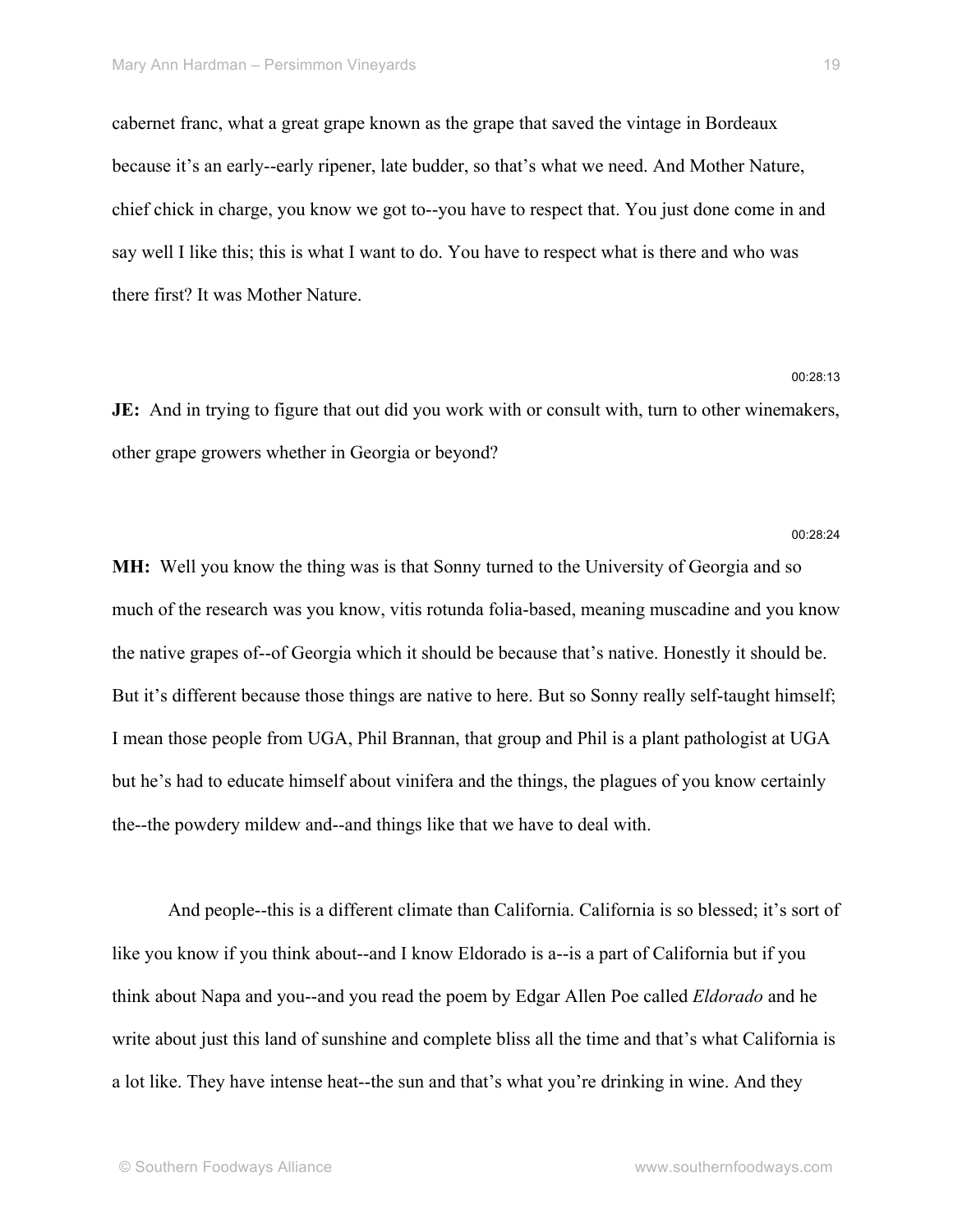don't have so much of the humidity issues that we have to deal with and what is humidity and why do we care? Well guess what; it causes powdery mildew and rot and so when you don't have to worry about those things--guess what? It's a lot easier to grow. But we have to fight rot; we have to--because Rabun County gets a lot of rain.

**JE:** So--so if you're having to fight rot if this is--this seems an unnatural thing to do to grow grapes here why--why would you try to even do it?

**MH:** Well I don't think it's an unnatural thing to do but you know if you think about France, look at them, I mean look at World War II you know. During World War II they certainly needed the copper sulfate that they sprayed their grapes with and you know how they got it--was that, and Marie Currie's son was a part of this--was that they got the copper pots and pans that weren't confiscated by the resistance to make bullets or whatnot and they ground them up to get the copper sulfate to spray their vines with so they could keep the rot out, the powdery mildew.

So you know they fight that in France. So you know I mean my zucchini and squash have powdery mildew on them and **[***Laughs***]** they're happy. But it's just more of an effort. It's just- it's--it's I mean vinifera is certainly not native to California and it was actually in Georgia before it was there. So and another really, really cool story about Georgia viticulturally is this, and we haven't broached this, Mr. Edge, but it's really interesting and I don't know if you realize this story or not. But I tell people out in the vineyard when I take them out there, and you know the vinifera is grafted onto the American root stock and they all look like pirates' legs.

00:29:56

00:30:02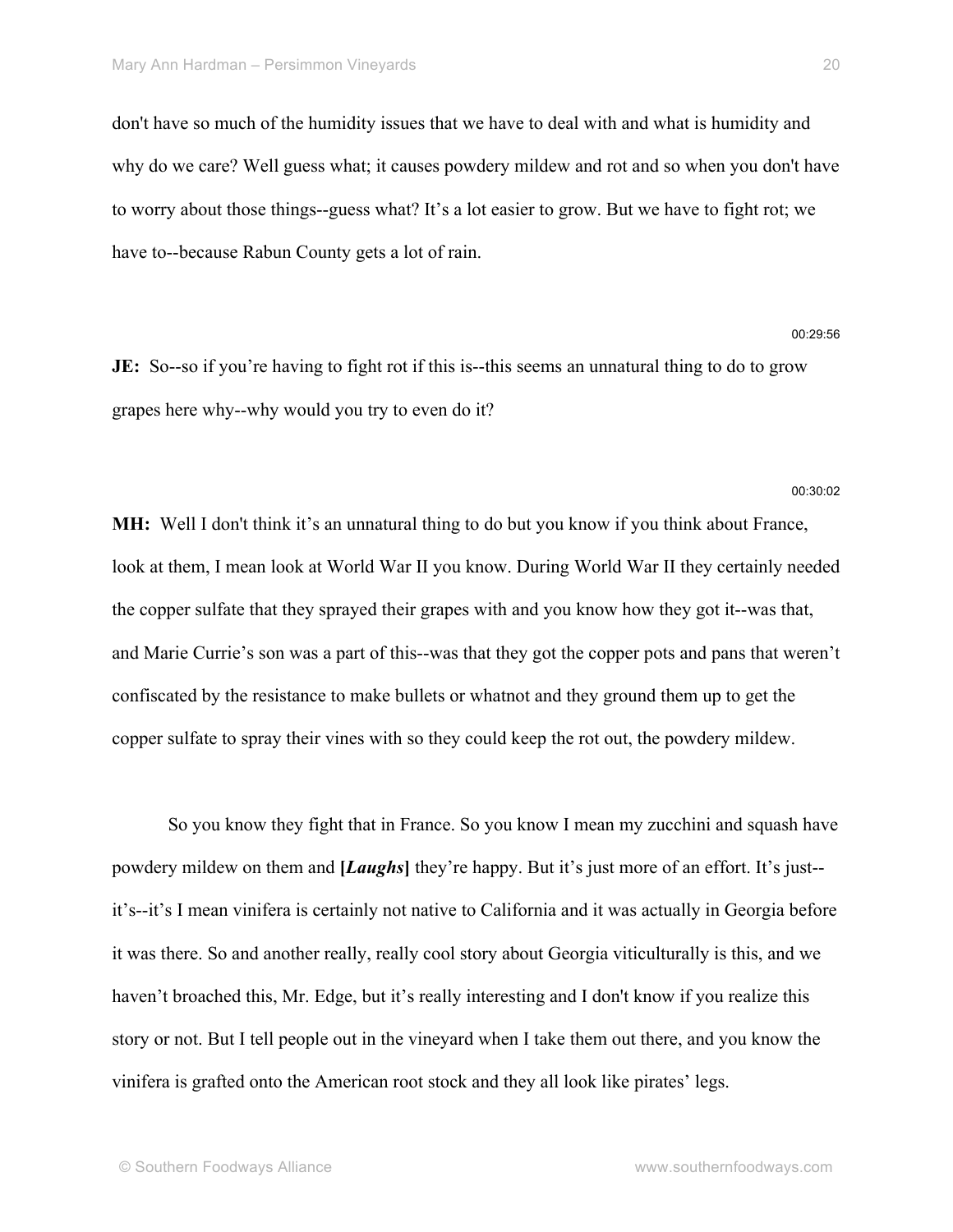And what I tell people is when we go out in the vineyard and I do these tours, because my whole idea is to educate and open people's eyes of an understanding the vineyard in the bottle and not just the liquid is--is that look all these pirate legs because remember I used to teach kindergarten--very visual. Look at all these pirates' legs 'cause that's what they look like; they look like Black Beard out there and then you've got the big knob with the--with the wooden leg and then the graft. And so I say look at that; do you know what that is? And I explain to them about phylloxera and where phylloxera came from and we--it came from courtesy of the United States but guess where it came from in the United States?

It came from a nursery in Augusta, Georgia, and it was imported in France to a little wine shop owner who happened to have a little bitty patch behind his shop that he grew wine grapes. And they tracked it; and this book is a great book from Christy Campbell called *The Botanist and the Vintner*. Great wonderful book, and it sounds like Tylenol PM, reading about Phylloxera and how they--. But it's not; it's an incredible story of history and how--but also you have to consider that--I mean do you think that the French wanted to hear that the cure for their problem with Phylloxera was to graft an American grape to their vitis vinifera? And you know the French refer to American wine as having the flavor of--and I quote--cat's piss, so you know that sort of thing was--was in an era in which science was still--the microscope wasn't there; this is around the time of Louis Pasteur and you know they don't understand. This is still--science was still in that mythology sort of state. So it took years and it was huge when they finally figured out--and it wasn't--it's not Muscadine(s) that are grafted; it's a totally different--I don't know which one it is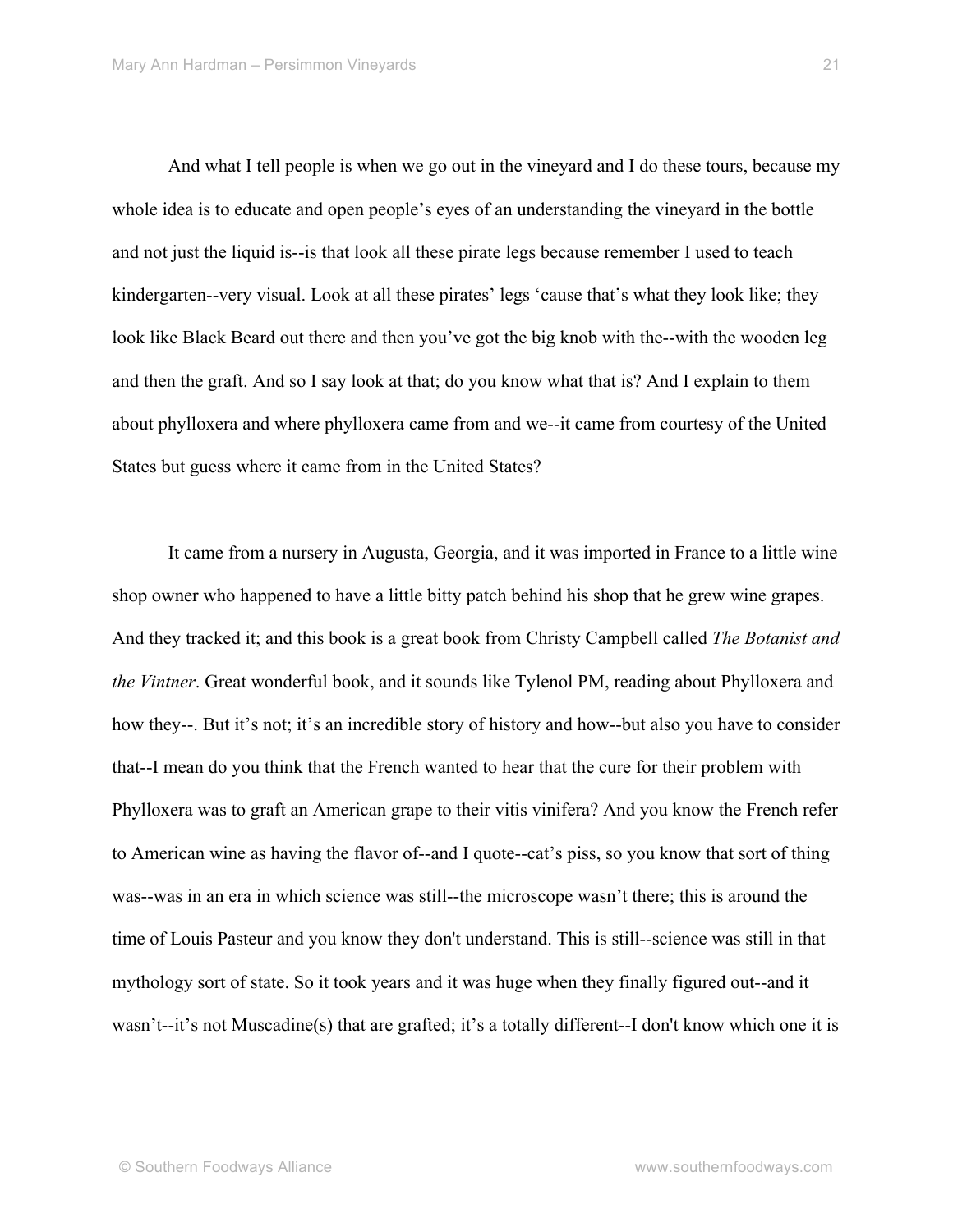but it is an American grape that's grafted onto--and they had to figure out which American grape would match you know the climate in Europe--blah, blah, blah.

**JE:** It's American root stock right that they used?

**MH:** It's root stock, yeah, yeah; so but like sauvignon blanc and seyval blanc--what's the difference? Seyval is a hybrid; Sauvignon is a Vinifera. Seyval was together. So you know Sauvignon Blanc who made that Mother Nature, chief chick in charge, God--whatever--Seyval- two dudes, Mr. Seyve and Mr. Villard, but I think that's really interesting when you think about Georgia and your Southern--and our Southern roots here. Well we're to thank for phylloxera but- -but you know you think--

**JE:** But we were also the solution to phylloxera too.

**MH:** Well were the solution; we were--we were kicking butt. But I think that's a wonderful story but the thing is--is that you can go to our little vineyard in Georgia planted in 1999, 2000, 2004 you know 'cause there are different plantings throughout and even in 2008 a planting, but then you can go out to--to California right now and guess what? They're grafted. You can go to- all over the world and they're all grafted except maybe in Portugal and some areas in Chile you know they have sandy soil that Phylloxera won't grow. But it's all about heritage; it's all the

## 00:33:34

00:33:31

00:32:56

00:32:59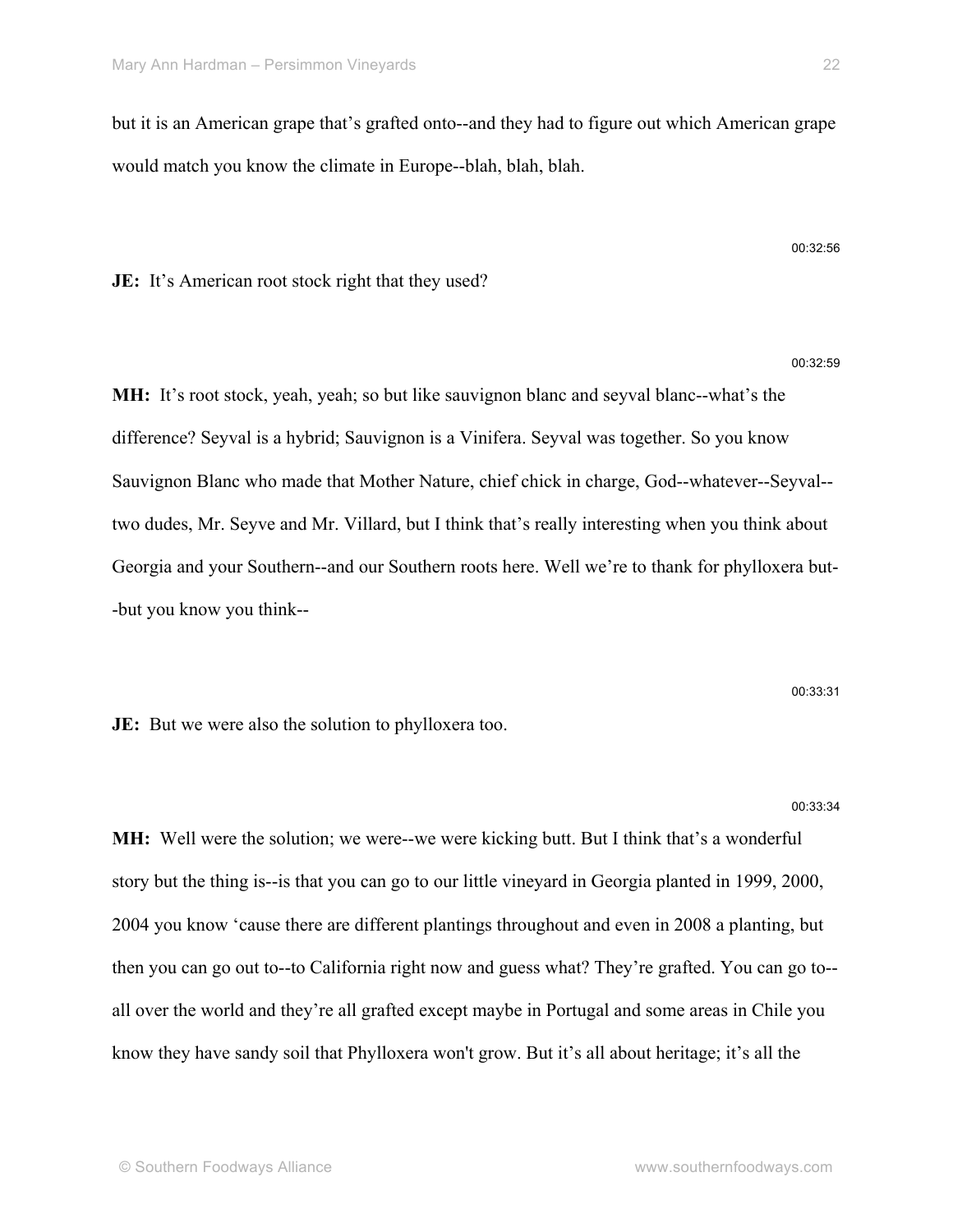same and that's really cool. So if you ever buy a bottle of wine that says pre-phylloxera vines on it, it's really neat.

00:34:16

But like when I go out to California on the  $2<sup>nd</sup>$ , Marco Capelli making wine--Angelica Wine -- which is I've never heard of it--I just read an article about it but it's part of the California history. During the 1800s this guy came out with a formula and named it Angelica Wine, sort of like Chianti and it was--it's made from mission grapes and so it has to be aged and barreled for like seven years. And you know it's from the mission grape and you know some of the grapes were planted in 1869 out there, so what incredible thing--heritage there. So he's trying to preserve that and in some ways you know everybody's vineyard that has that graft is--is a historical benchmark to what happened in the 1800s with some little bitty vineyard and--and France that bought vines from little bitty nursery in Augusta.

**JE:** So tell me where ya'll are today; if we've talked a little bit about the history of Persimmon Creek, today you're at 110-acres, 16 in cultivation--is that--?

**MH:** Uh-huh.

**JE:** Yeah; 16 in cultivation and you're making how many different wines?

00:35:19

00:35:19

00:35:08

00:35:24

23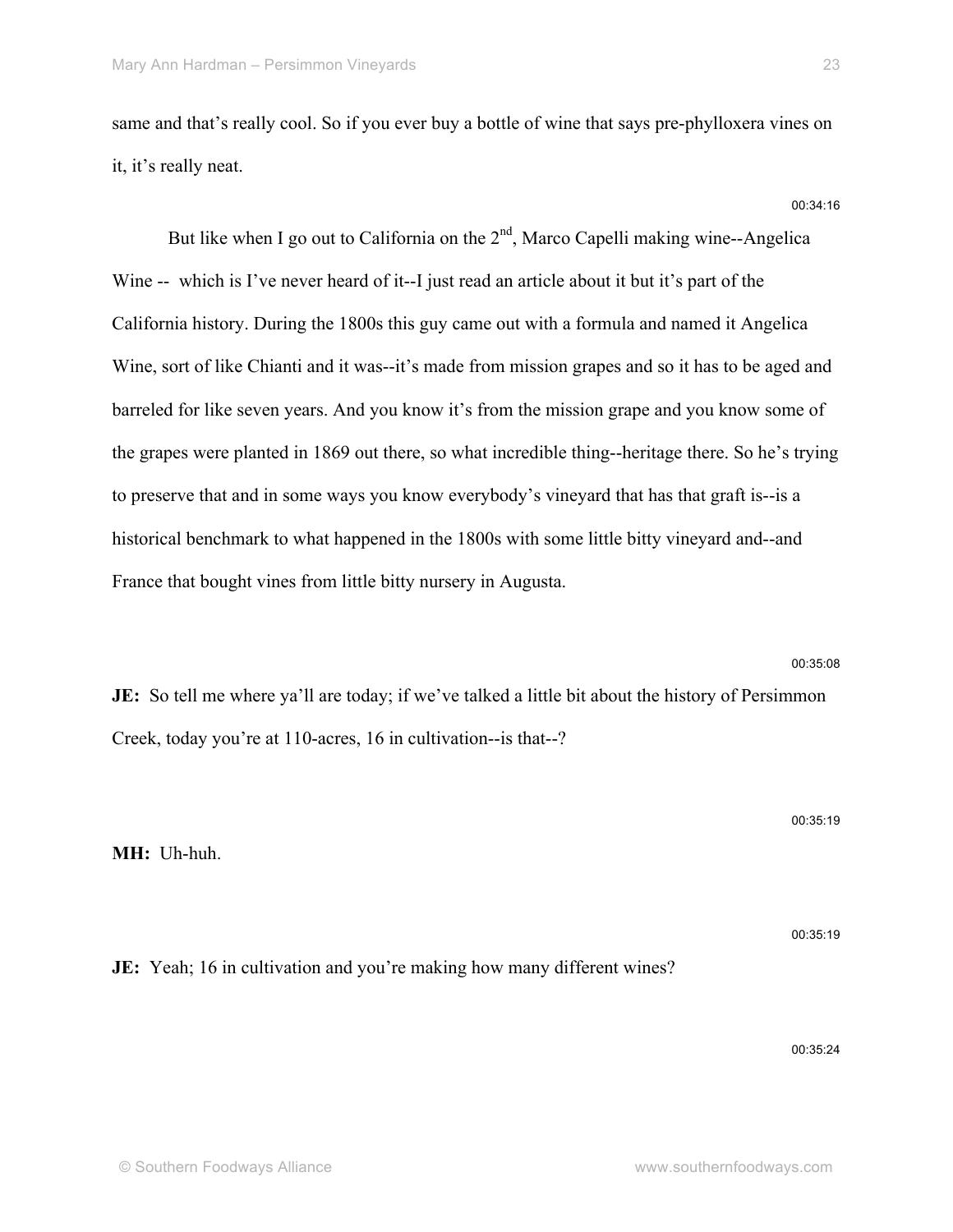**MH:** Okay; so we make 2,000 cases. We grow--we make five different wines. We've vinify Riesling two different ways--ice wine. And it's real--ain't to cryo-extraction and then we grow merlot, cabernet franc and reisling, so but what I tell people mostly is--is that you know I--I really--you have to be connected to your dirt and wine and has incredible terroir transparency if it's made or has the potential of. So what--you know what I see as what we're trying to move forward into in the next five years or so is to be able to capture more of that in our wine is to capture more of that soil and the place, because these are 100-percent varietal. We don't--we don't do anything; these are--these are picked, they are pressed, or crushed and de-stemmed and then they go into fermentation and then they're--go into a barrel of stainless steel.

We don't do reverse osmosis or cone-spinning or what--any of that stuff to raise alcohol level, nothing fake. We don't do chips--no wood chips--nothing. And--and you know because a lot of people in the world as you know since you saw "Mondo Vino" they're you know making wine in the world to get that number from Robert Parker, so all merlot--not all but a lot of the merlots in the world from different areas are beginning to taste alike because they all want that number. And you know the world is being governed by these--these ideas that a merlot should taste this way rather than the taste of that place. So that's what we're trying to do but we're not there yet.

**JE:** Do you--do you see connectivity between what you're doing in Georgia and what someone else is attempting in North Carolina and another person in Virginia?

00:37:11

00:37:02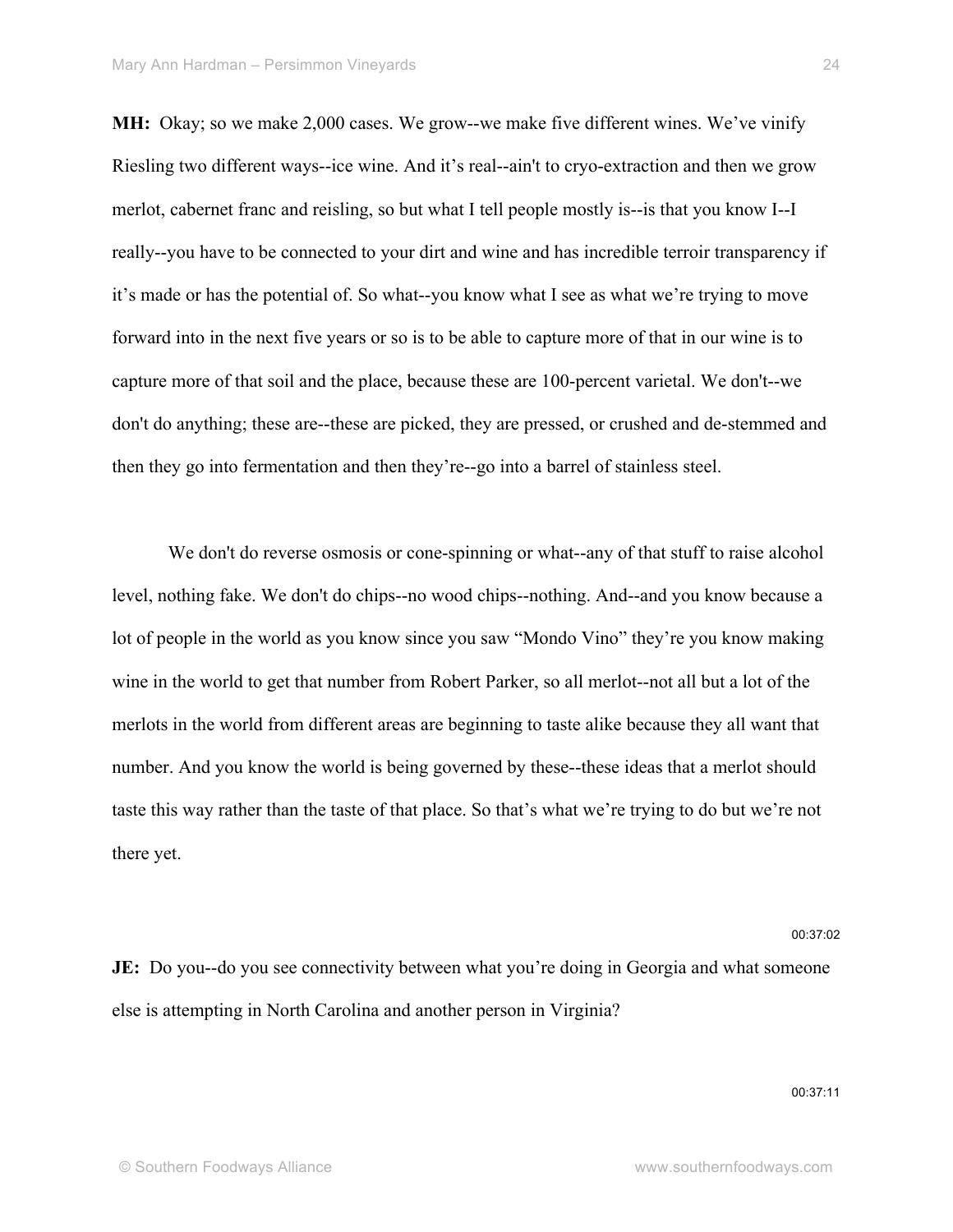**MH:** Oh yeah.

00:37:12

### **JE:** What--what are the similarities of struggle and accomplishment?

00:37:14

**MH:** Well let me say this is--is that you know our nation's foremost forefather of wine, Thomas Jefferson wanted and tried to grow Vinifera in Virginia and failed because of phylloxera and he certainly grew it when he was living on the Champs Ellyse when he was Minister to France. But you know he couldn't figure out why and he--he actually funded his Italian neighbor's efforts to you know create a wine company that George Washington was part of in Virginia. So I think that the heritage on the Eastern Coast is probably you know even deeper than maybe in California, because Thomas Jefferson and George Washington they were all from here, and they wanted that and they were huge supporters of--and--and John Adams also. They wanted to have wine because what does Jefferson say about wine and you know wanting--he really wanted to get people away from this higher alcohol and to drinking wine and--and because he saw that culture in the European way. And he wasn't a snob because he certainly saw a place for his native grape on his table, the muscadine. He--he had a Muscadine from North Carolina that he loved. But I think we're all related and I think that we can--. You know you can only do so much as one person and too much of the world thinks that only good wine comes from certain areas. And I'm here to say that there is great wine that's coming from Israel; there's some great riesling(s). I've had them at Gramercy Tavern in New York. What a cool grape to be grown in Israel and you think about that farmer and the struggle that he has to even live. But the world of wine is flat. The Japanese are growing vinifera. Some of the French chateaus have bought land over there.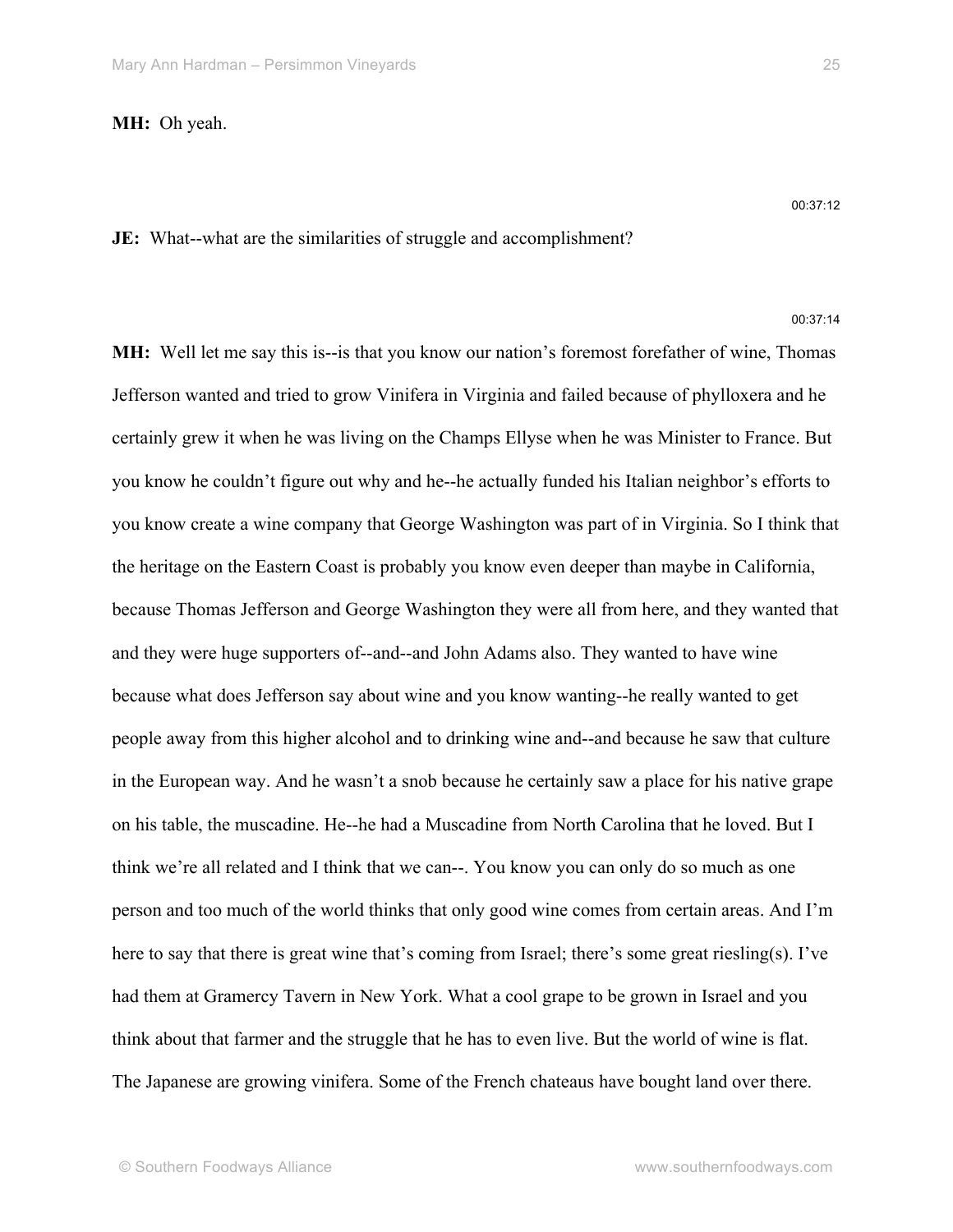Michel Rolland is consulting for Kluge in Virginia and you know all that but we can all say--we don't do any good to ourselves just to say that only good wine comes from certain places. Certain places' roots go deeper.

**JE:** If you were in a restaurant in the South and you wanted to taste Southern wines where would you go? Who do you think does a good job of this? Who tells that story well?

#### 00:39:29

00:39:54

00:40:09

00:39:19

**MH:** Well I think that--I think we're still burgeoning at that and I--I've really pressed hard into the restaurant trade. I think you know it's--it's been an uphill battle because I mean tremendously you know I--I think **[***Sighs***]**; I don't know. I--I really don't want to name any names because you know so many restaurants have bought from us but we still--.

**JE:** Well I guess thinking of it as kind of a--a showcase, like if you travel to--through Charlotte Airport, in the airport there's a wine-tasting bar sponsored by the winemakers there. Is there a place if you were curious about Southern wines--?

**MH:** Well I--I know that I would say one--one restaurant and it's a very small one that comes to mind is--is really the Blue Bicycle in Dawsonville. He really serves only Georgia wines there. And I think that's a wonderful achievement. But I--I really think that we should challenge our restaurateurs who are written up in national publications who are from Atlanta to make more of an effort to look for more locally grown and sustained wines because my whole thing is--is that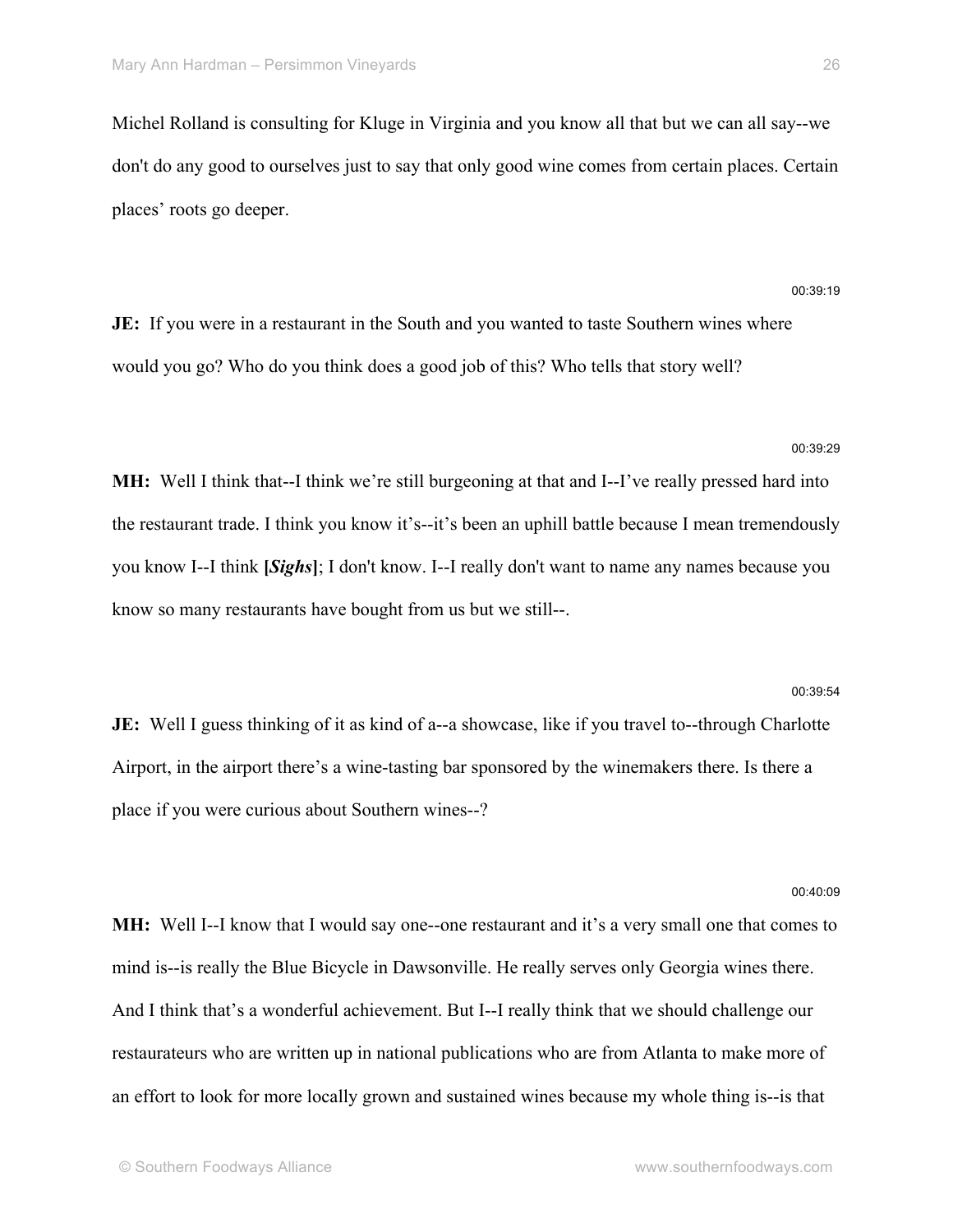you know how can you disassociate wine from the squash or from you know Anson Mills rice or whatever--it's that--this is all--if anything wine is more of a taste of a place than a lot of agricultural products truly.

But the problem, you know we're our own distributor, so you know when I go down to deliver at the Cloister I fly in a five-seat Cessna--instead of driving six hours I'm blessed to have a friend who flies me down there--Scott Slade, what a great guy. But we go down there and we deliver directly but it's fresh from the farm just like they might buy from Tucker Taylor when he was here or whoever you know right now is growing in his stead. But the thing is--is that I think that it is more of an effort on a restaurateur's part to seek us out and I know that. I know it is. And I know that running a restaurant is a lot of work, number one, because baseline and what people expect when they walk in the door. People expect so much and it is hard to get and deliver consistently every single--every person that walks in the door when you own a restaurant is a litmus test and to the quality of your food. And--but I also think that I--I admire those who have sought me out. I think Chef Dave, at Five Seasons Brewing, that he's called me several times that I haven't had to go to him. And it's not that I'm lazy but we're farmers and we also sell at our gate. We have--have a store, Persimmon Square, the people can come; I can sell retail and wholesale because we're a farm winery and I choose not to have our wines sold through a distributor and I could. But I also feel like that our wine is boutique and I want it sold in niche places you know--Restaurant Eugene, Panos and Paul's, Nava, Chops, Restaurant Eugene, Bacchanalia, all those places have sold our wine and they continue to do. And gratitude is the word. But let me just say that the amount of wine that they're selling from other places, the amount--the boxes are way up to the ceiling compared to ours.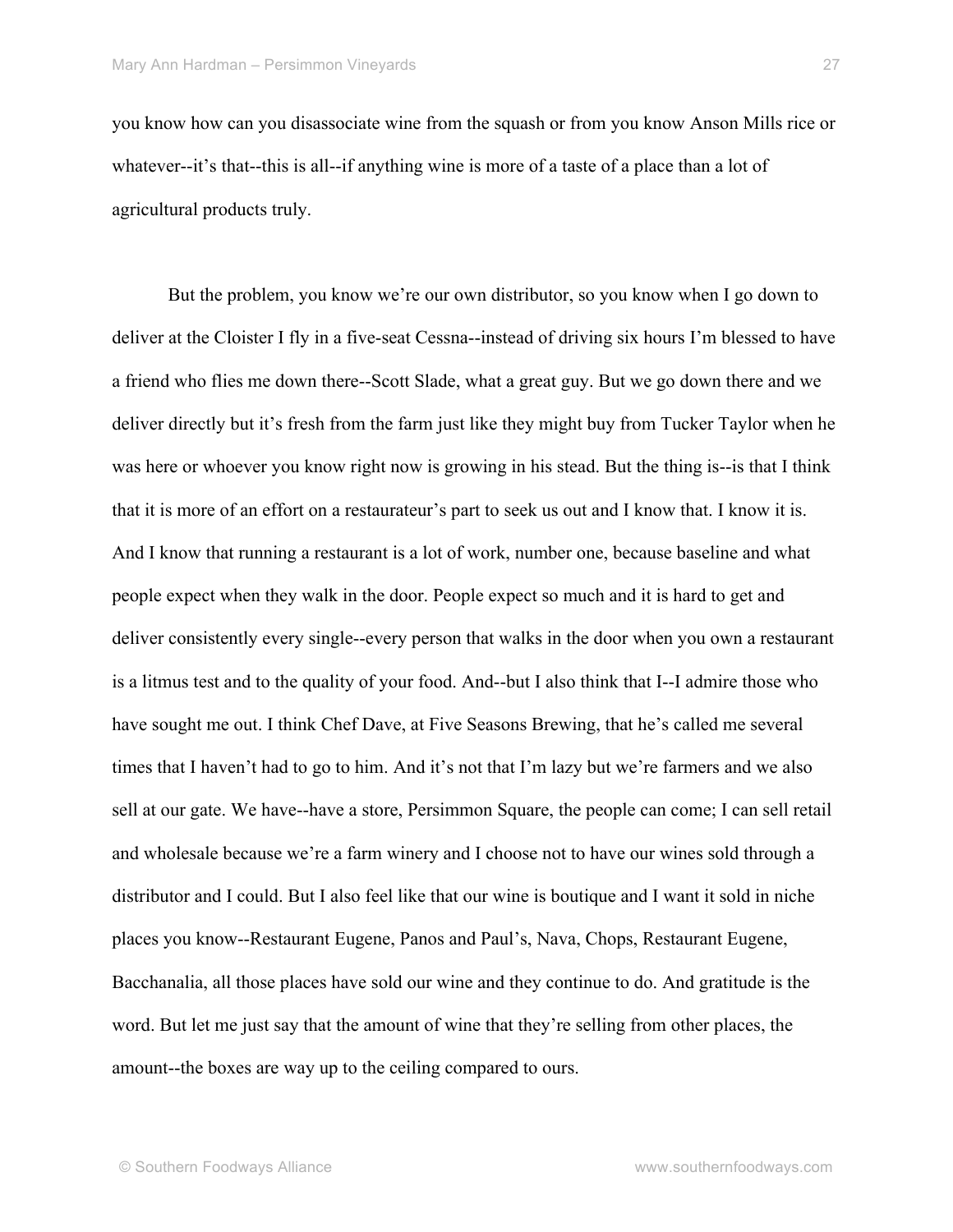Most of ours is from the gate and I will--no disrespect--I am so grateful and appreciative to those people who have found place in their cellars at their restaurants or whatnot for it but I do believe that the consumer, the person on the street who walks into the restaurant wants it more than it's being represented because I see that here. And the number of people who come to me and say oh this is my favorite restaurant in Alpharetta, this is my favorite restaurant in blah, blah, blah. Go see them; go see them but I'm one person and Claudia is you know--we'll cover the whole State. So you know it's--it's just being responsible. Do you want what's easy? I'll never forget this; this is probably my ultimate in the sense of someone who--who went outside of the box. It was the sommelier down in the Ritz Carlton in Miami called me. I don't remember his name; this was about a year--this was probably last summer. And he called me because he had our wine at the Ritz in Greensboro. He had the Riesling and the seyval down at the pool one day there and he fell in love with it. And our wine is not in Florida because we're governed by the three-their system once we go out of the State and we have to have a distributor and you know--. A distributor looking into Georgia wine is not going to be jumping through some hoops compared to like a California vineyard or vigneron.

So you know he calls me and he says, Mary Ann, I loved your wine; and I want to feature it. We have a wine dinner at the Ritz; it's the one outside of--outside of Miami in the little suburb. I can't remember the name of it, but he called me and he looked out of the box and he didn't have a distributor rep who was coming to him every week to say this was in their portfolio. And you know what--nothing against distributor reps at all; they are earning a living but they're looking at volume and I am looking at a place.